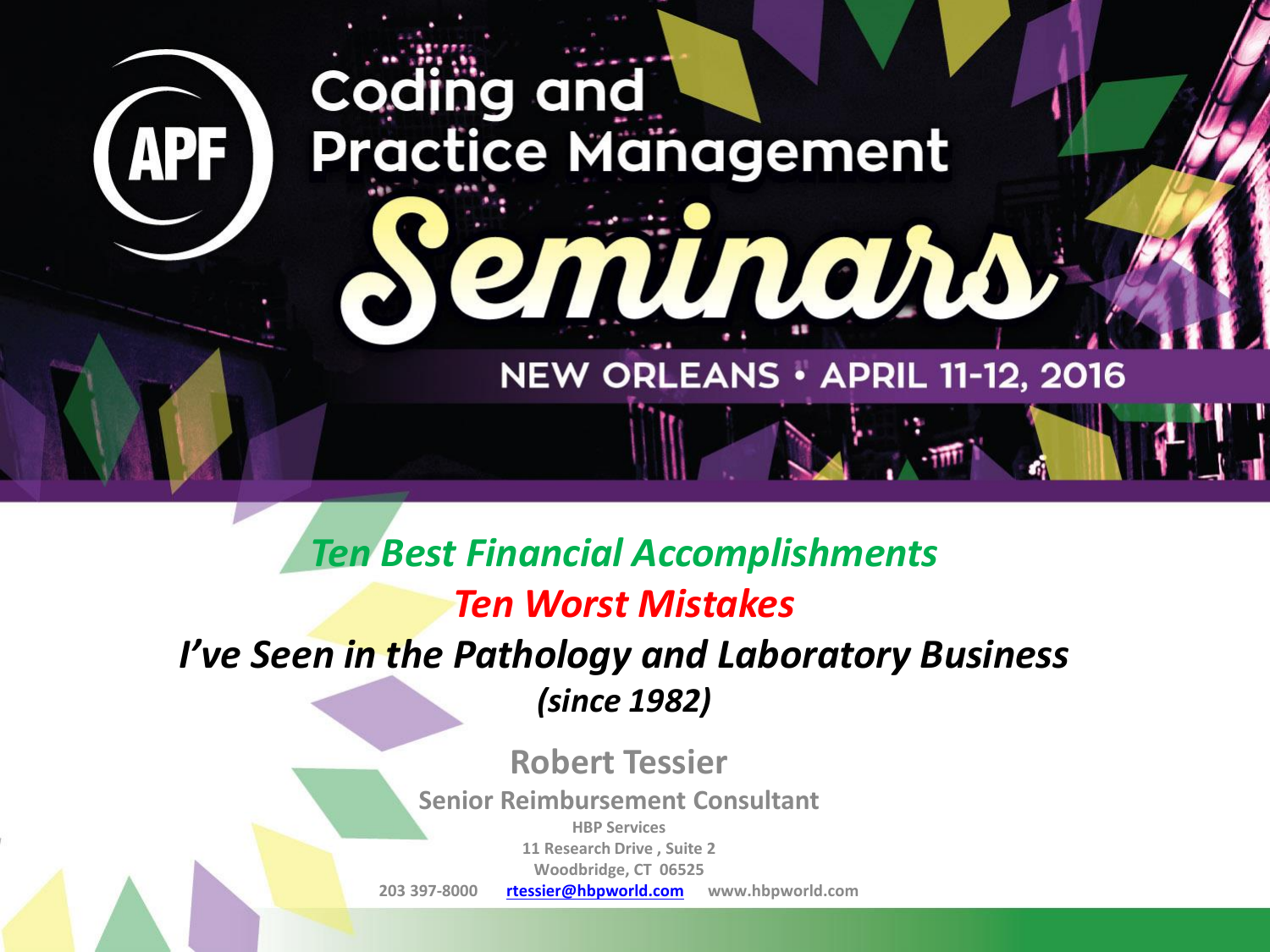#### NEW ORLEANS • APRIL 11-12, 2016

## **Ten Best Financial Accomplishments** *My Top Ten List*

**#10 Annual Practice Retreat**

**APF** 

- **#9 Regional Cooperation on a GYN Cytology laboratory**
- **#8 Performance Incentives resulting in a Part A bonus**
- **#7 Implementation of "ABC Practice Plan"**
- **#6 Global Billing using contract rates for GI labs**
- **#5 Contingency Arrangements**
- **#4 Eighteen Proposals to get the best deal from Aetna**
- **#3 Paying TCR based only on direct costs**
- **#2 Implementation of PCCP billing**
- **#1 Elimination of Medicare Prevailing Data**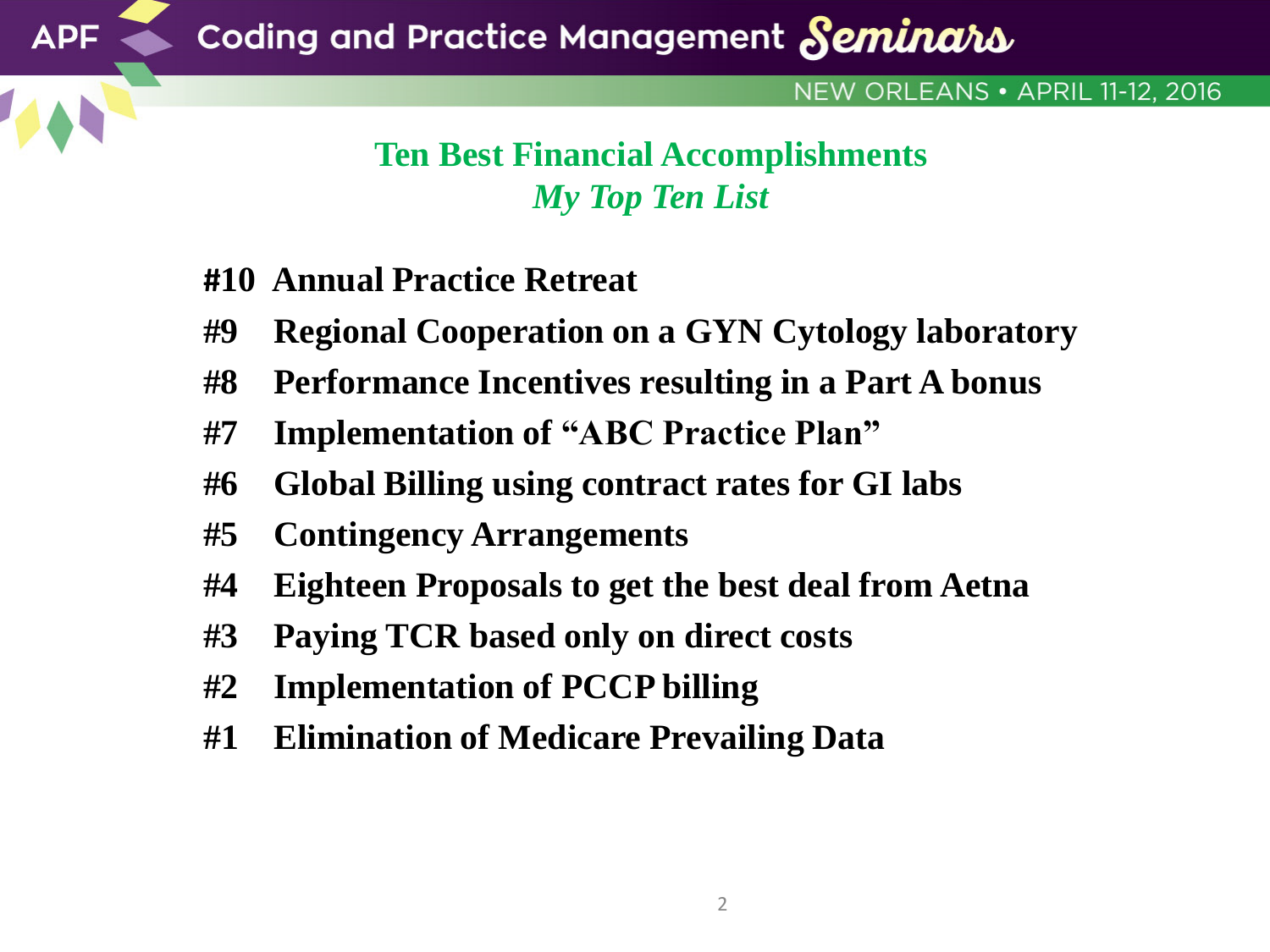

## **#10 Annual Practice Retreat**

- The most successful practices commit to a formal annual retreat. This is most effective on a Saturday at an off-site location.
- The use of a **Facilitator** is essential to achieving objective feedback to diverse input.

Pathology groups select an attorney or MD with a significant amount of pathology management experience.

- The end product is a *Road Map* for the next year along with long term goals and objectives. "Long term" used to be 5 years. In today's rapidly changing environment, this is now 2-3 years.
	- $\checkmark$  Goals and Objectives must align the practice with those of the hospital/department. These need to be presented to Hospital Administration.
	- $\checkmark$  It is also important that practice management (employees or contractors) provide consistent priorities.
	- $\checkmark$  Finally, a capital spending program needs to be prepared.
- **These practices have multiple cost centers with partners making \$600,000+**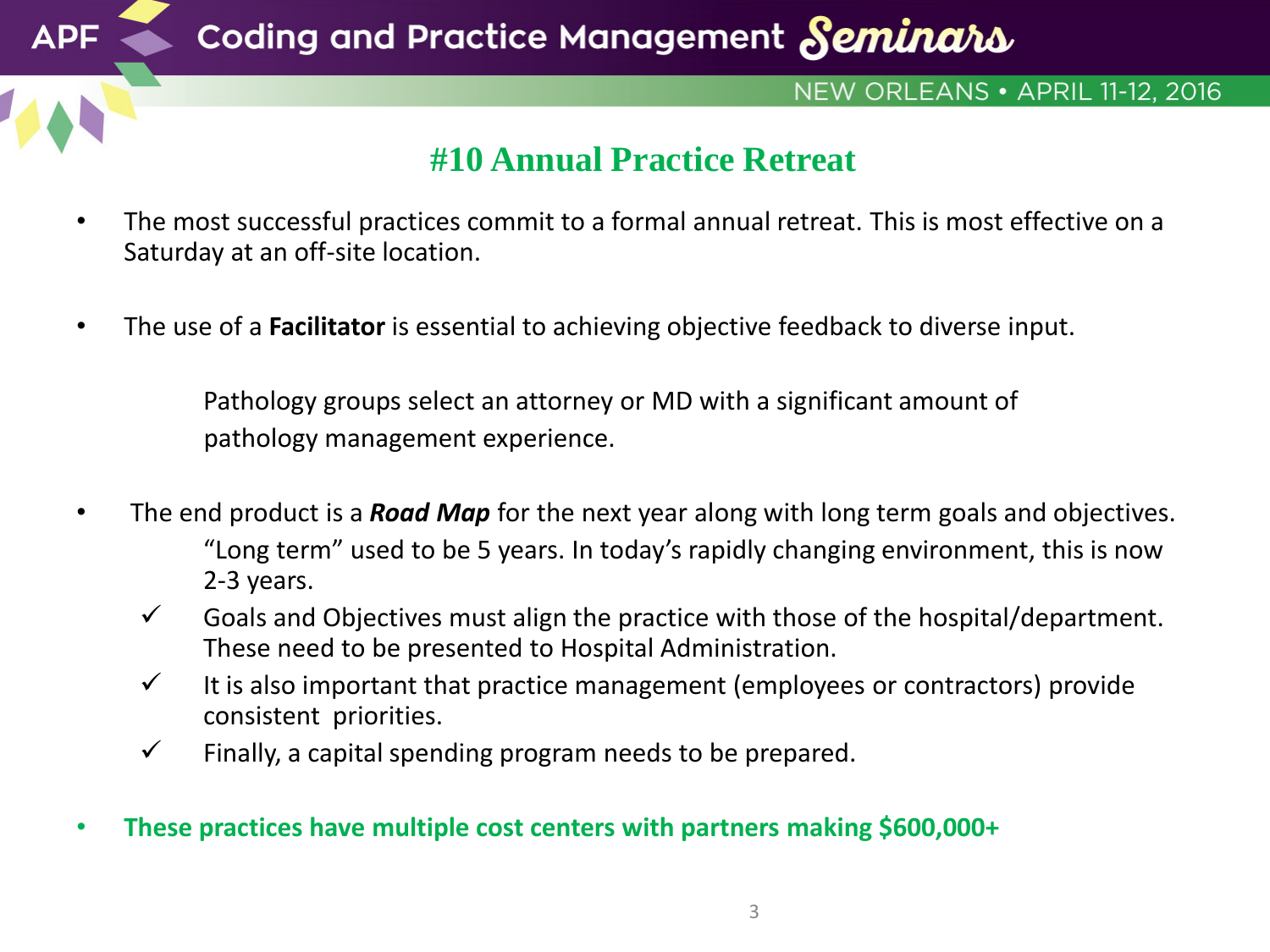Coding and Practice Management Seminars

#### NEW ORLEANS • APRIL 11-12, 2016

## **#9 Regional Cooperation for 20+ years on free standing Cytology Lab in Connecticut (PLS)**

- A group of five pathology practices and six hospitals agreed to establish a cooperative GYN cytology laboratory, known as *Pathology and Laboratory Services, LLC.*
- The lab director (COO) purchased a membership unit for \$20k. The consultant was given the title of CEO with two paid membership units (**bartering consulting services** for a value of \$40k)
- At its peak, PLS handled 150,000 Paps.

**APF** 

- The Lab achieved significant economy of scale, including purchasing supplies at a reduced rate compared to individual hospitals.
- Hospitals benefited from a "cost plus" arrangement. They billed the patients and third parties. Pathologists billed (\$40-\$50) for abnormal smears.
- When *Women's Health of Connecticut* (a large OB-GYN group) established their own histo and cyto lab, PLS was no longer viable.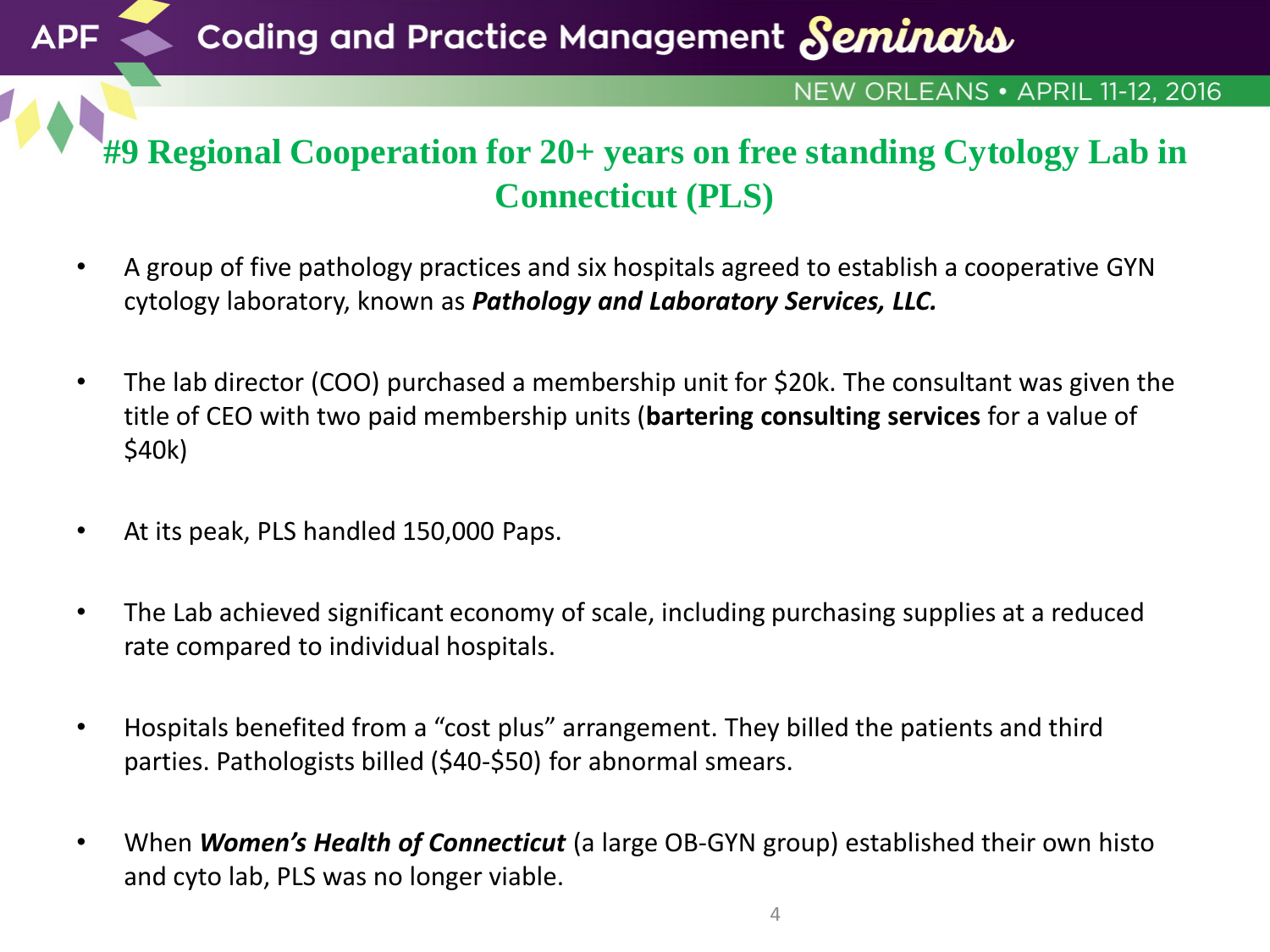

#### NEW ORLEANS • APRIL 11-12, 2016

## **#8 Performance Incentives Resulting in a Part A Bonus**

- There has been a modest trend to include **performance incentives** in Part A contracts.
- The first efforts are usually in the range of \$50,000 with Part A contracts of \$400-\$500K.
- They include 5-10 elements paying \$2,500-\$10,000 each.

**APF** 

- When Part A support is much lower than documented effort, X \$150/hour, such as 50-60%, the incentive program could be as high as \$150,000 for community practices with 10-12 members.
- To the extent that both parties recognize the hospital is unable to pay more Part A, unless they achieve future savings, the **Performance Incentive** is in addition to the current Part A.
- For those groups who have been able to negotiate a better arrangement for **send out testing**  and **blood products** it is not unreasonable to be paid 50% of the savings in year one and 10%+ over a trailing period (2-5 years).
- **The average group with a \$50,000 incentive package generates \$35-\$45K and must submit new incentives each year.**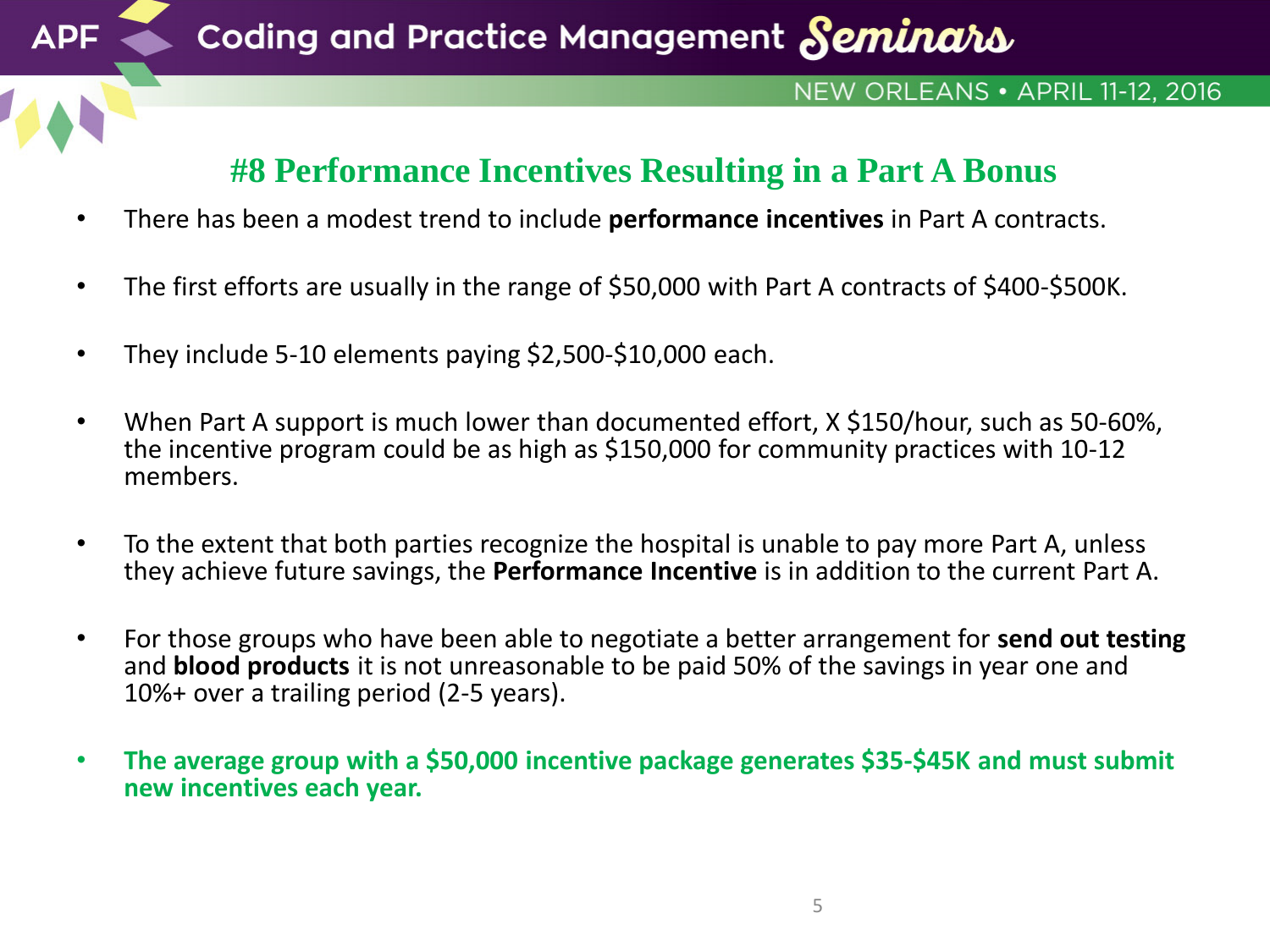

- Senior partners are typically paid equally  $\rightarrow$  X. The only exception is the President/Chair who may receive  $\rightarrow$  110-115% X
- Many groups use the concept of **Partner Drawing Accounts** to provide flexibility for a full range of benefits, including health, life and disability, travel and CME. While the practice policy may be two weeks and \$5,000 for CME for an employed pathologist, a partner can spend \$15,000 "on their dime."
- Practices need to address bad behavior of individual partners who were not equally contributing to the Part A and Part B workload. They implemented *"ABC Practice Plans."*

**Part A** activities had to be carefully documented through time studies and daily diaries. **Part B** is best measured by work units (88305 = .75) not by charges or cash receipts. **Part C** (citizenship) reflects the contribution to practice reputation and waterfall activities.

• Base compensation was set at \$250,000 for all partners (\$275K for the Chief) and the ABC Practice Plan generated another \$250,000 for those making an equal contribution. Partners earning \$100-\$150K quickly realized that other employment was their best option.

**A 12-person group received two resignations within three years.**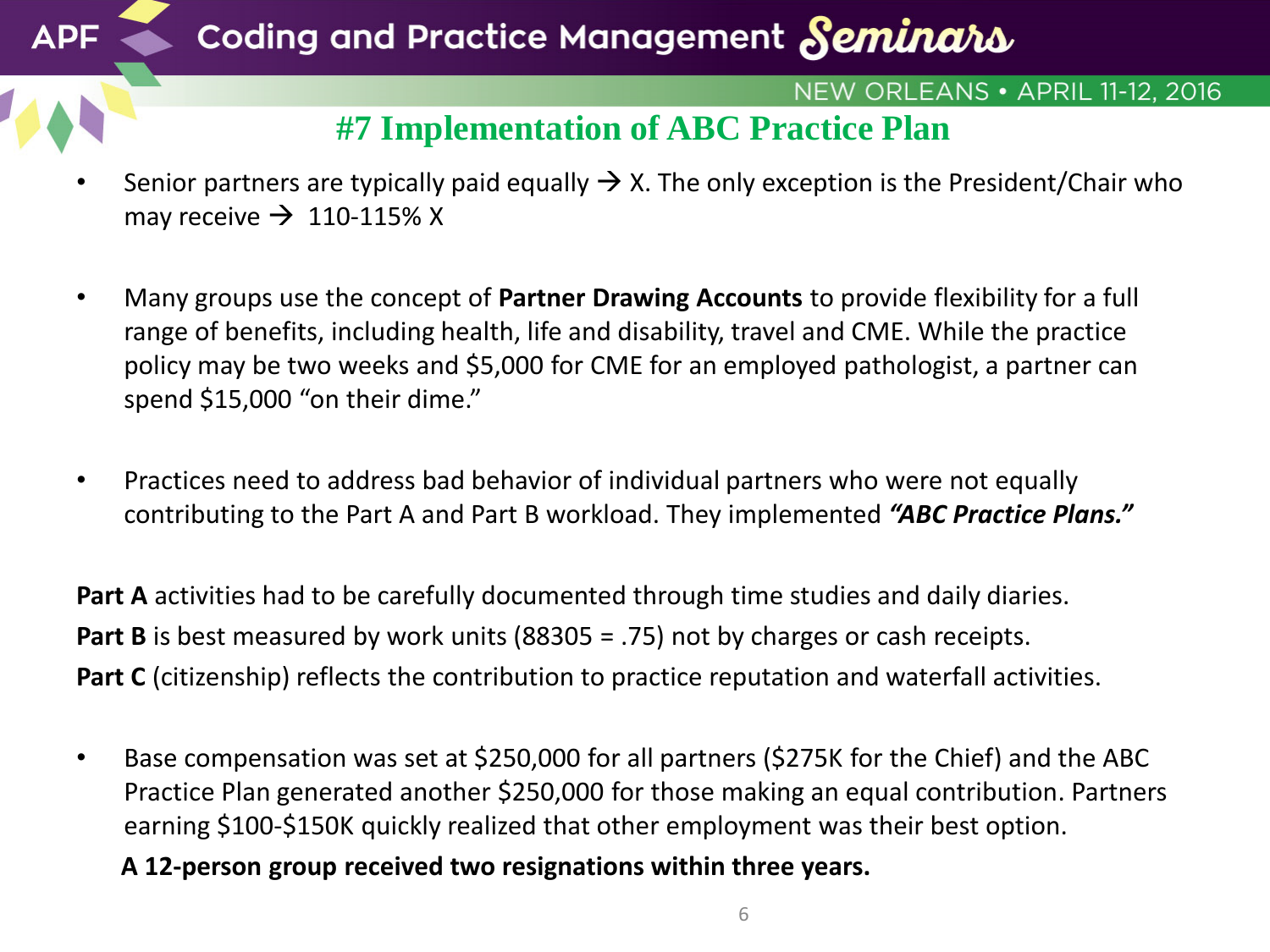## Coding and Practice Management Seminars

#### NEW ORLEANS . APRIL 11-12, 2016

## **#6 Global billing using contract rates for GI labs**

The worst arrangements involve the GI's paying a fee for pathology professional services as a percentage of Medicare rates. This is often 50% or \$18-\$20 per CPT code.

When billing for pathology services, hospital based physician contracts are usually better than those available to GI groups.

It is important that arrangements for government payers (Medicare and Medicaid) require the GI's to bill the technical component. Ideally, the pathology group bills their professional services.

For all other payers, it is possible for the pathologists to globally bill and reimburse the GI lab at an attractive technical fee. For the GI group, this eliminates bad debt and billing costs. It assures their cash flow 30 days after the month of service.

The pathologists should use a placeholder equal to full Medicare rates. After paying the Medicare PC, TCR and billing/other practice expenses, there is still a technical profit.

```
Practice 1: 5,700 CPT codes = $120,000
Practice 2: 6,000 CPT codes = $150,000
```
**APF**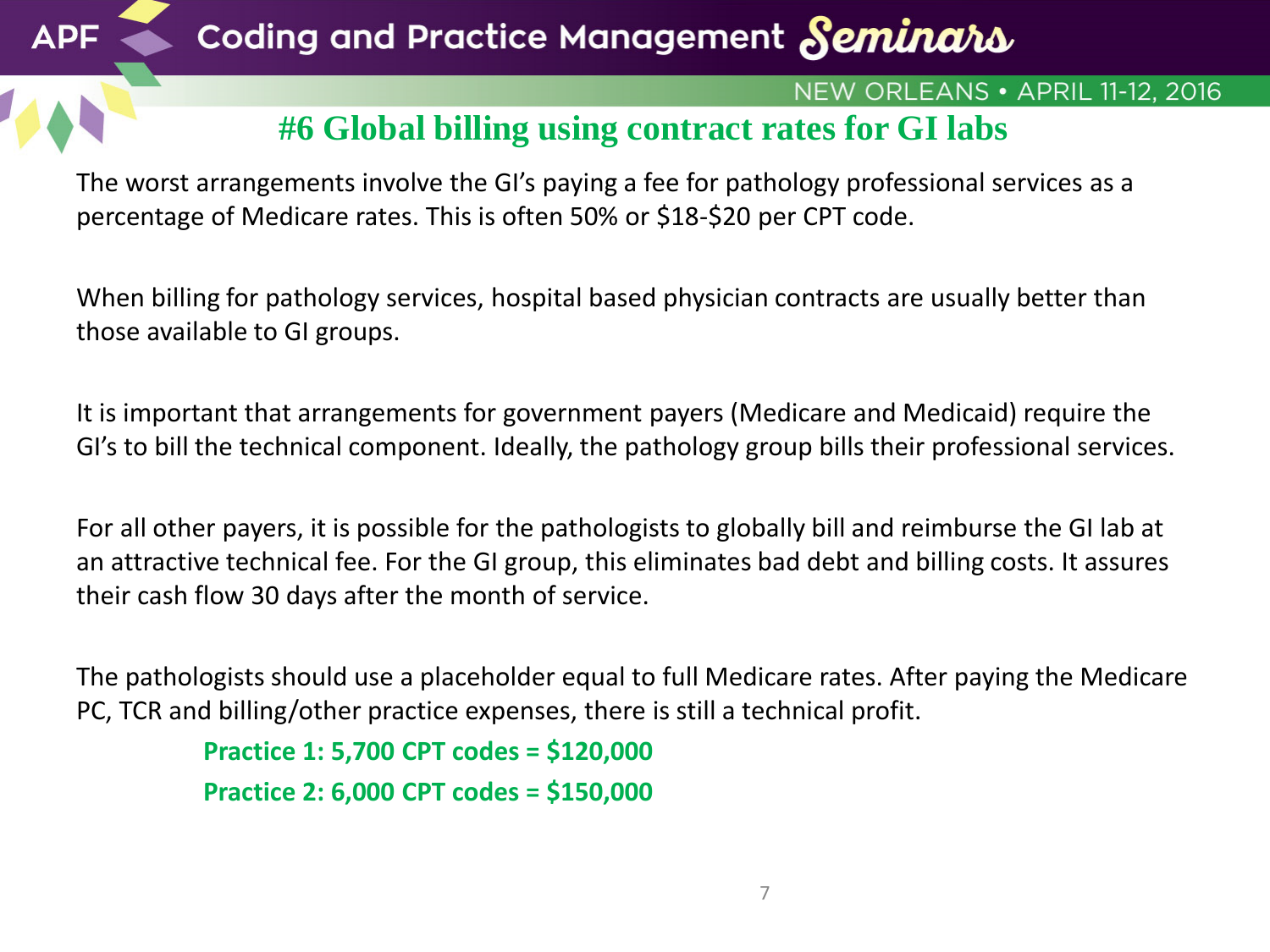

- A. Pathology groups are reluctant to pay for feasibility studies and support the implementation of new programs or complex negotiations. (with hospitals or third parties)
- B. Senior members of a practice were reluctant to spend current resources with a decrease in the bottom line. They had no guarantee that this would lead to financial gain.
- C. A solution was found by employing consultants who were willing to offer a contingency arrangement. **There would be no cost unless an improvement was achieved.**
- D. They agreed to 100% of any improvement. However, to make this acceptable, it was spread over three years.
- E. The two options were:

50% - 25% - 25% (of any improvement)  $1/3 - 1/3 - 1/3$  (the option they selected)

**As a result, many practices achieved significant improvements by selecting a contingency arrangement.**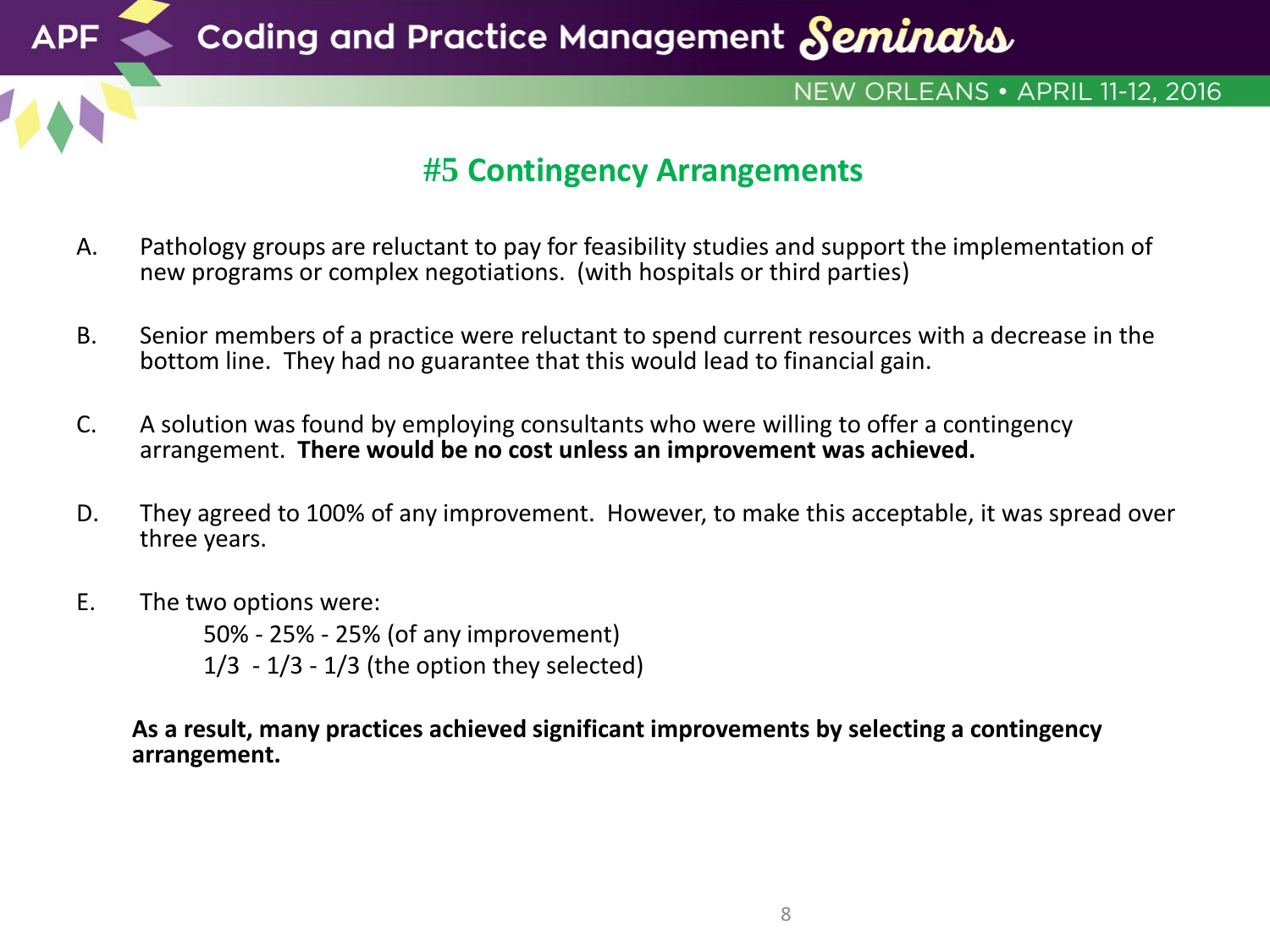

#### **Part A support**

A four person group was able to increase Part A from \$300,000 to **\$500,000**.

Annual time studies were required.

After review with the Department Administrator, they were presented to the CFO.

In addition, the Part A payment was annually adjusted by a cost of living factor applied to hospital administrative personnel. (not a CPI)

The Pathology Group paid their consultant \$66,666 per year for three years. (time charges to prepare a Fact Book and support the negotiations over a six month period

amounted to \$100,000+) **There is no magic bullet to a successful negotiation.**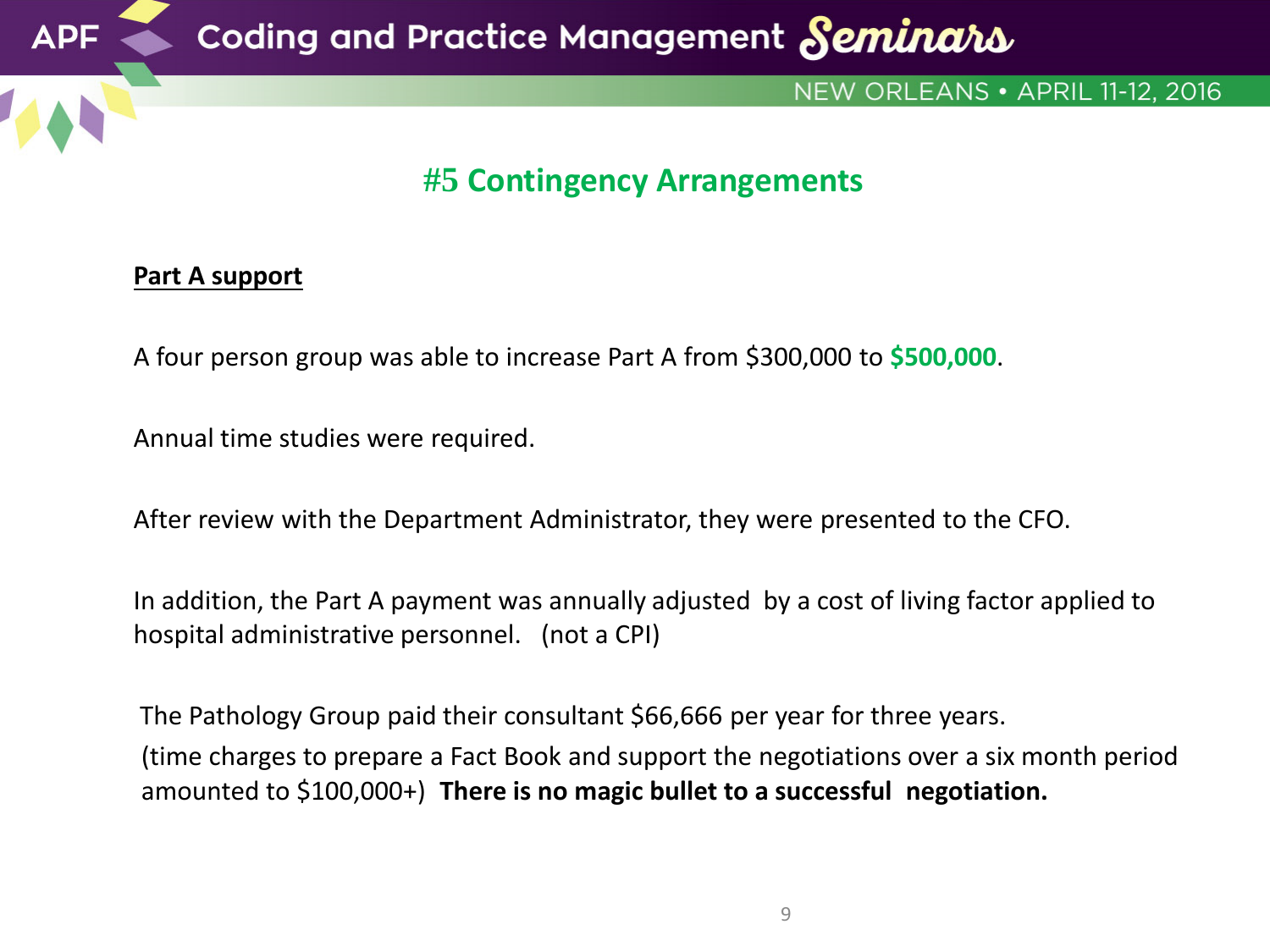

#### **Negotiating Third Party Reimbursement**

Pathology groups agreed to pay for third party negotiations.

**Example 1** – Their Blue Cross contract did not recognize global billing for referred patients. Reimbursement was \$80 for 88305-26. The group paid the hospital \$25 to provide the technical component plus a billing cost of 8%.

Their net was (\$80 – 8% = \$6.40) = **\$73.60** prior to technical costs.

After one year of negotiations, their consultant convinced Blue Cross to recognize RVU's for global units.

The new payment was \$160 less a new billing rate of 6%.

Net = **\$150.40 (an increase of \$76.80)**

The contingency fee was based on the improvement  $X$  1/3 = \$25.60 paid over three years.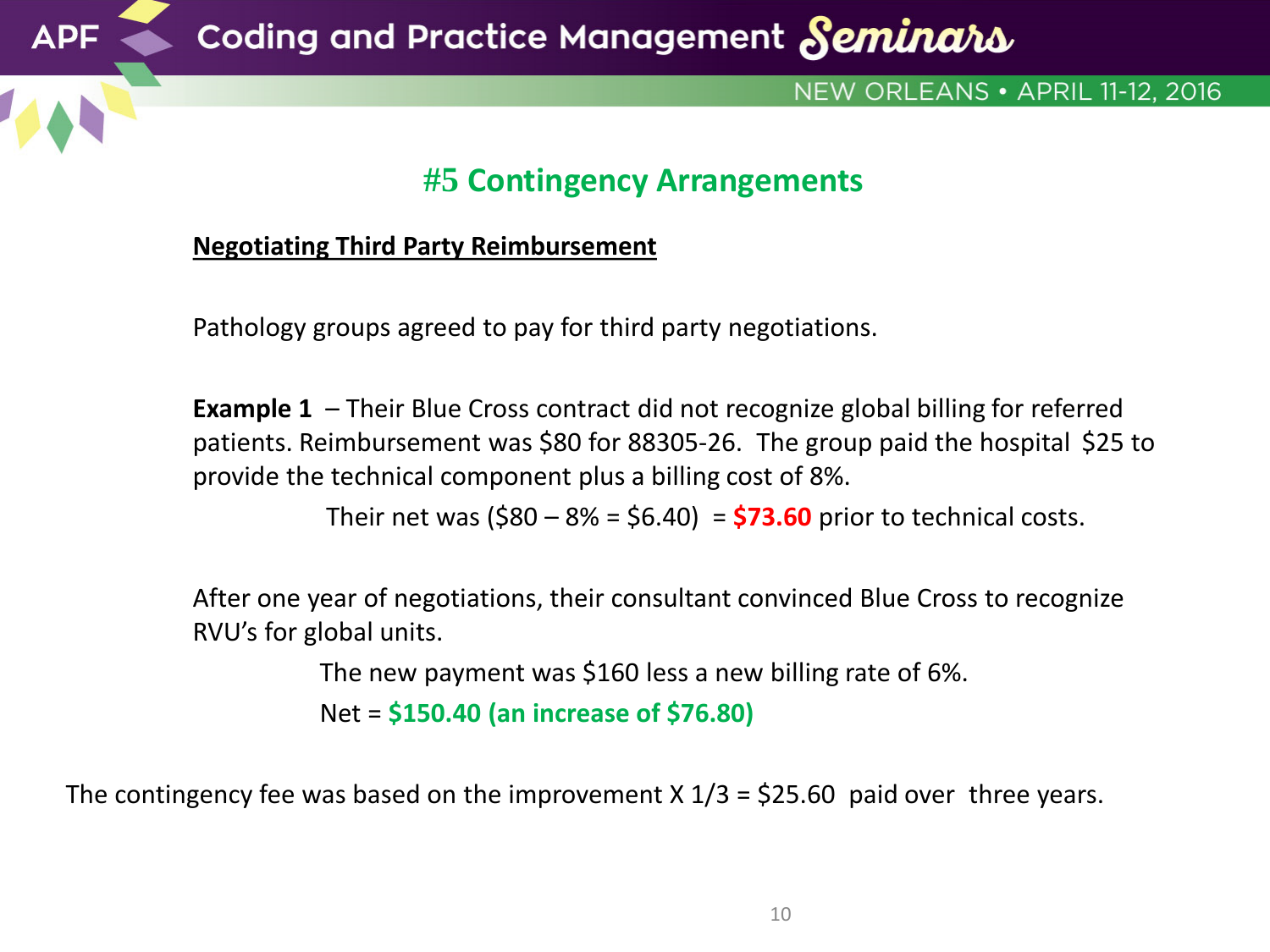

**Example 2 –** A third party wanted to change the basis of their payments to recognize the drop in Medicare reimbursement for the 88305-TC.

The payer proposed that the current payment of using prior Medicare X 120% (\$115 X 120%) = \$138 be reduced to current Medicare of \$80 X 120% or \$96.

Three months later the Pathology group agreed to a fee of current Medicare = \$80 X 150% or \$120. This was an improvement of \$24.

While this was still a reduction of  $$18$ , it was  $$24$  more than the payer's proposal which was applied to all groups in the state.

The practice paid a fee of  $$24 X 2,000$  units =  $$48,000$  at  $50\%$  =  $$24,000$ The consultant's time to negotiate this deal was minimal.

**It is important to recognize not only the results, but the time and effort spent by the consultant.**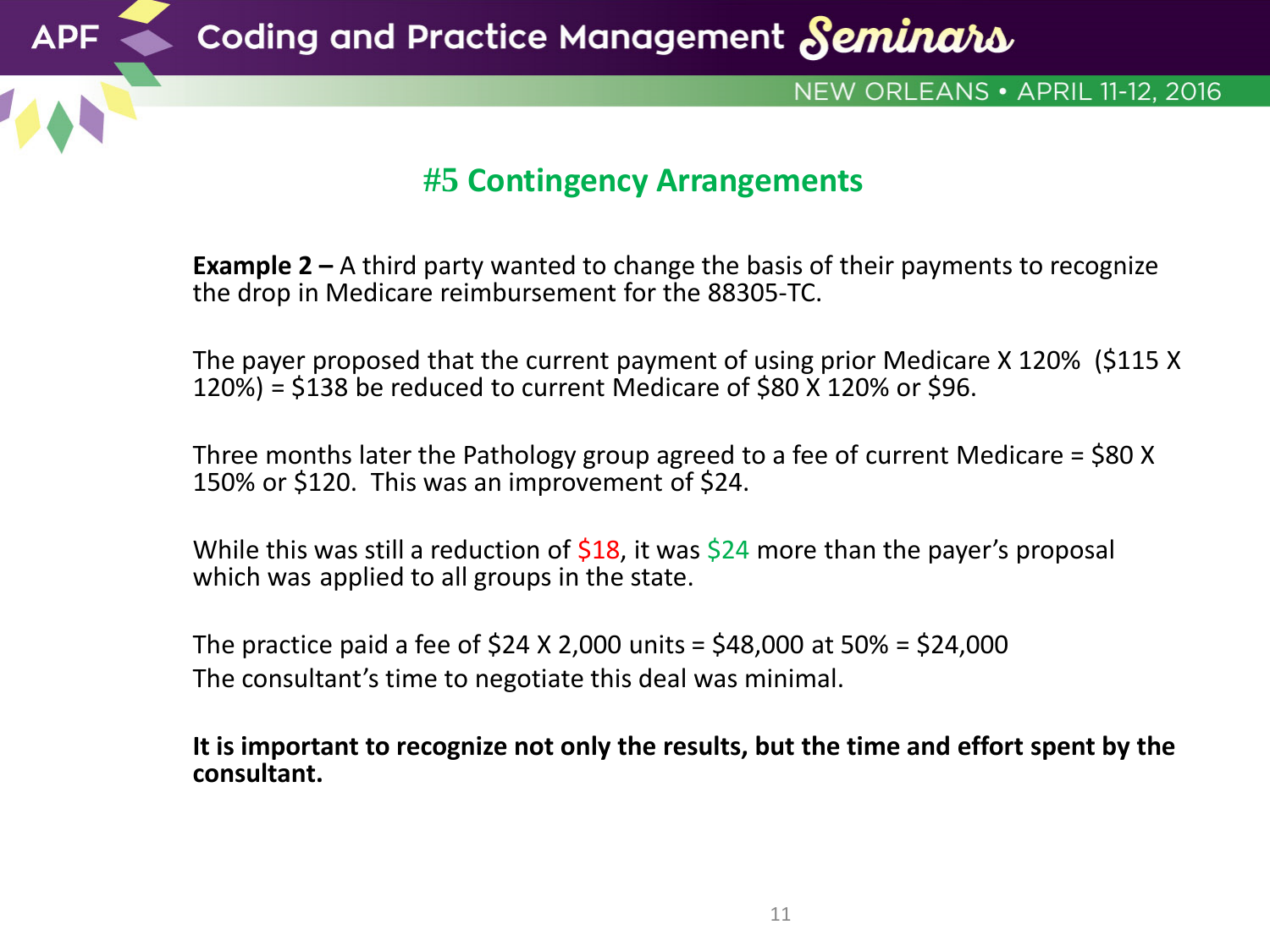

- **A. Great results from third party negotiations can often take considerable effort.**
- B. Most third parties employ a strategy of wearing down the provider. As a result, many practices settle on a new deal after only 3-4 proposals.
- C. An example of the most successful negotiation began in June of 2008 and ended in March of 2009 (a total of 10 months).
- D. The practice had not approached Aetna for an adjustment in reimbursement for more than 8 years.
- E. Aetna would not recognize a cumulative COLA. They told the practice that it was their responsibility to be proactive each contract renewal.
- F. The pathology group relied on their billing company to arrange for routine adjustments. When a **Billing Audit** was finally performed, the pathologists realized the billing company was not handling this function.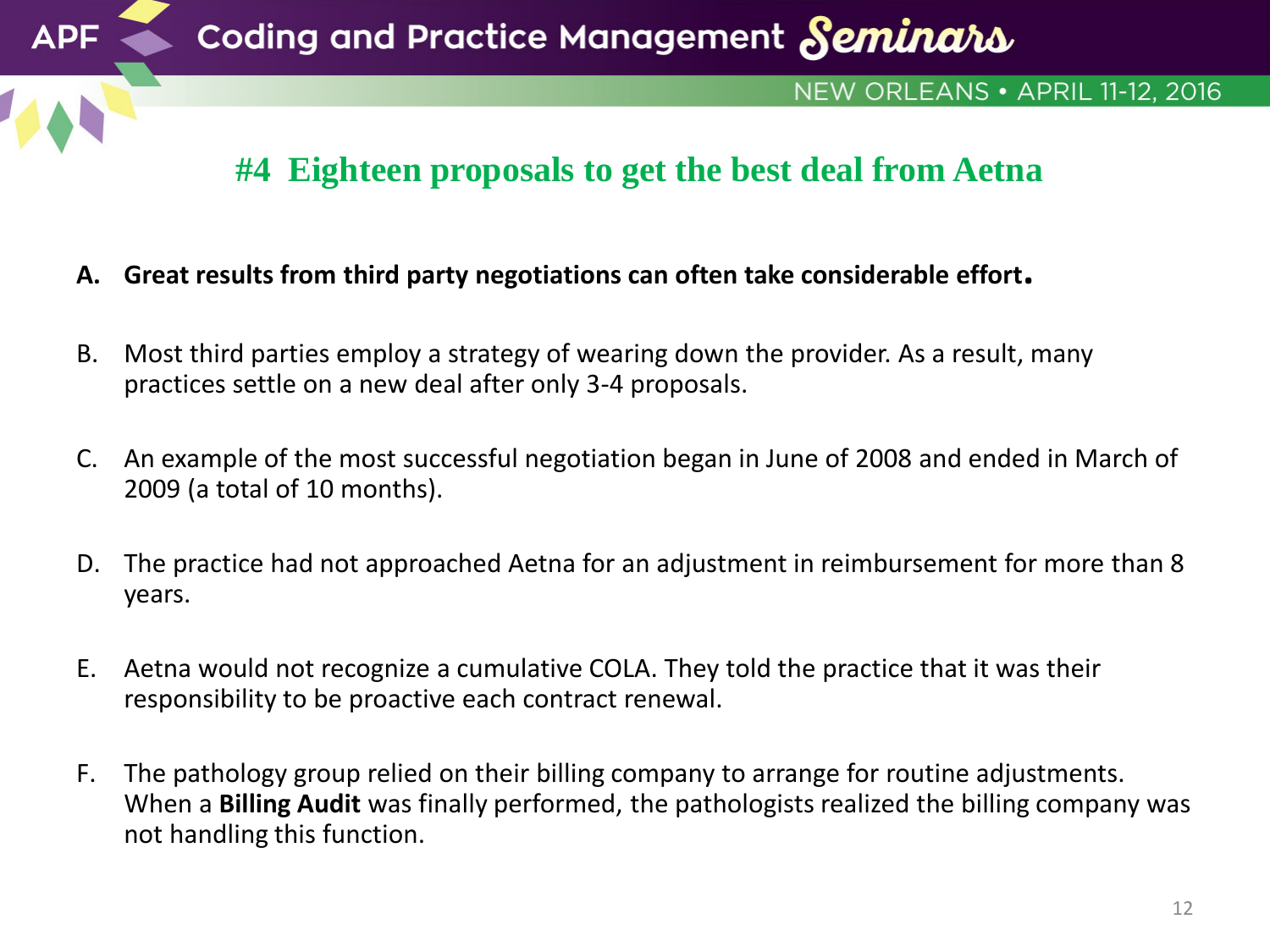

Coding and Practice Management Seminars

#### NEW ORLEANS . APRIL 11-12, 2016

## **#4 Eighteen proposals to get the best deal from Aetna**

- G. As required by the contract, the practice sent Aetna a letter of nonrenewal **6 months in advance.**
- H. During the back and forth process, a total of three different Aetna representatives were involved. The first two left the company with minimal documentation of the process. The last one was a senior manager.
- I. After requesting a series of three (one month) extensions, the senior manager wrote to the hospital indicating that "*a non par pathology group was unacceptable"*.
- J. The pathologists and their consultant met with the VP of Managed Care and laid out their case for inadequate reimbursement (80% of current Medicare rates). The VP agreed to waive the contractual provision that "the pathologists needed to participate with all payers" and gave the group 3 months to bill as non par.
- **K. Standing firm, and after eighteen practice proposals, a final settlement was agreed. The new contract provided \$1,500,000 more over a five year period and adjusted the first year payment by 50%.**

**Of the total consulting fee, the practice paid \$5,000 and their billing company paid an additional \$20,000.**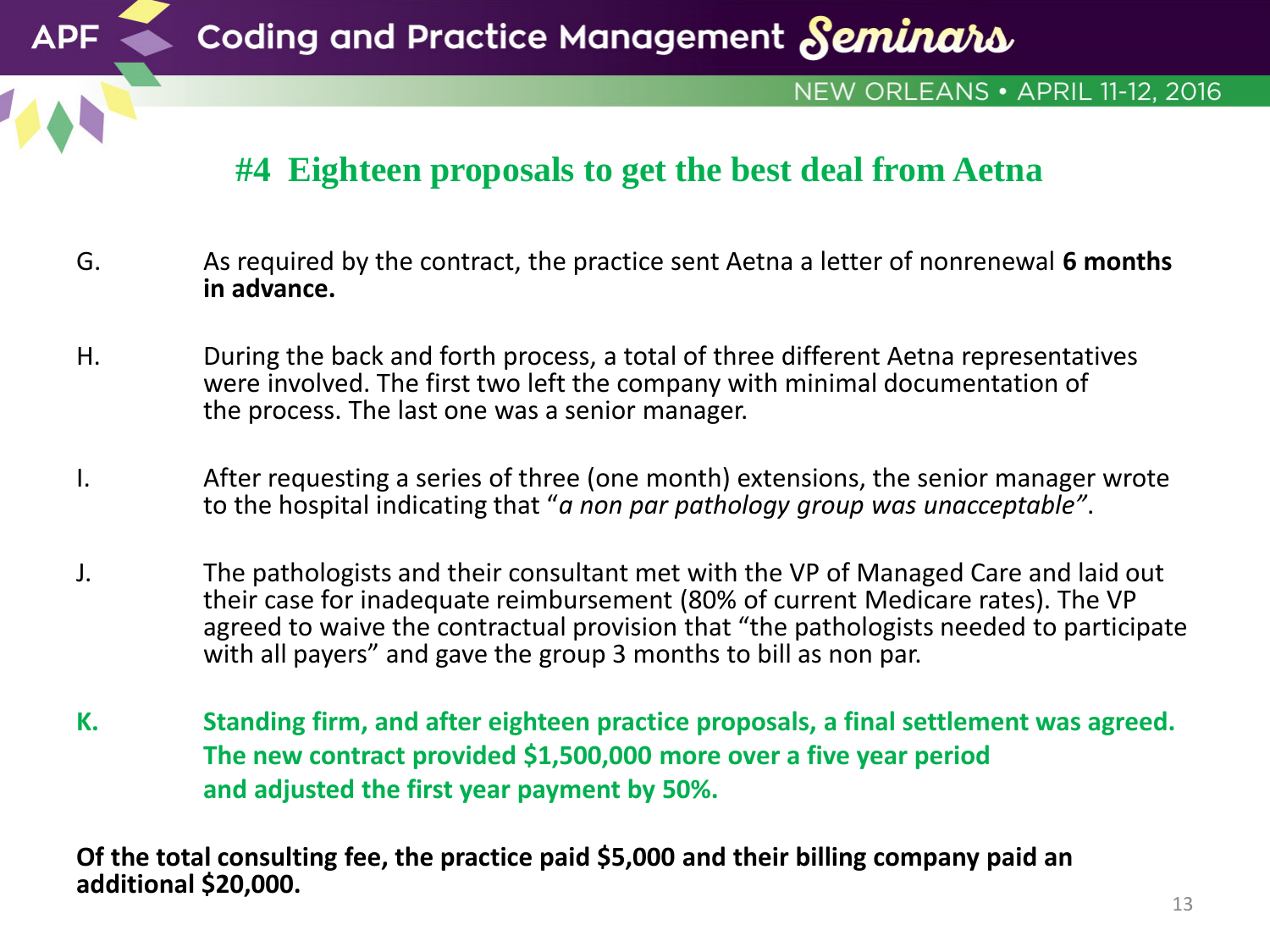

## **#3 Paying TCR based only on direct costs**

- Many pathology practices purchase technical services from hospitals for referred patients and bill globally.
- The overriding concept is for them to pay "*Fair Market Value*."
- Some groups were able to negotiate a portion of the lab's direct cost and have continued that arrangement.

Other groups, who more recently implemented global billing for referred patients, were required to reimburse the hospital using reimbursement for outpatient services with annual adjustments. This amount is in the \$45 - \$55 range.

The group paying only direct cost of \$20 was able to achieve maximum technical profit:

Receipts = 13,000 CPT codes x \$131 = \$1,700,000 (**after the Medicare 52% TC hit**) The technical component is 56% \$952,000 Less TCR 13,000 x \$20 260,000 Less billing and management 86,000 **Net Technical Profit \$606,000**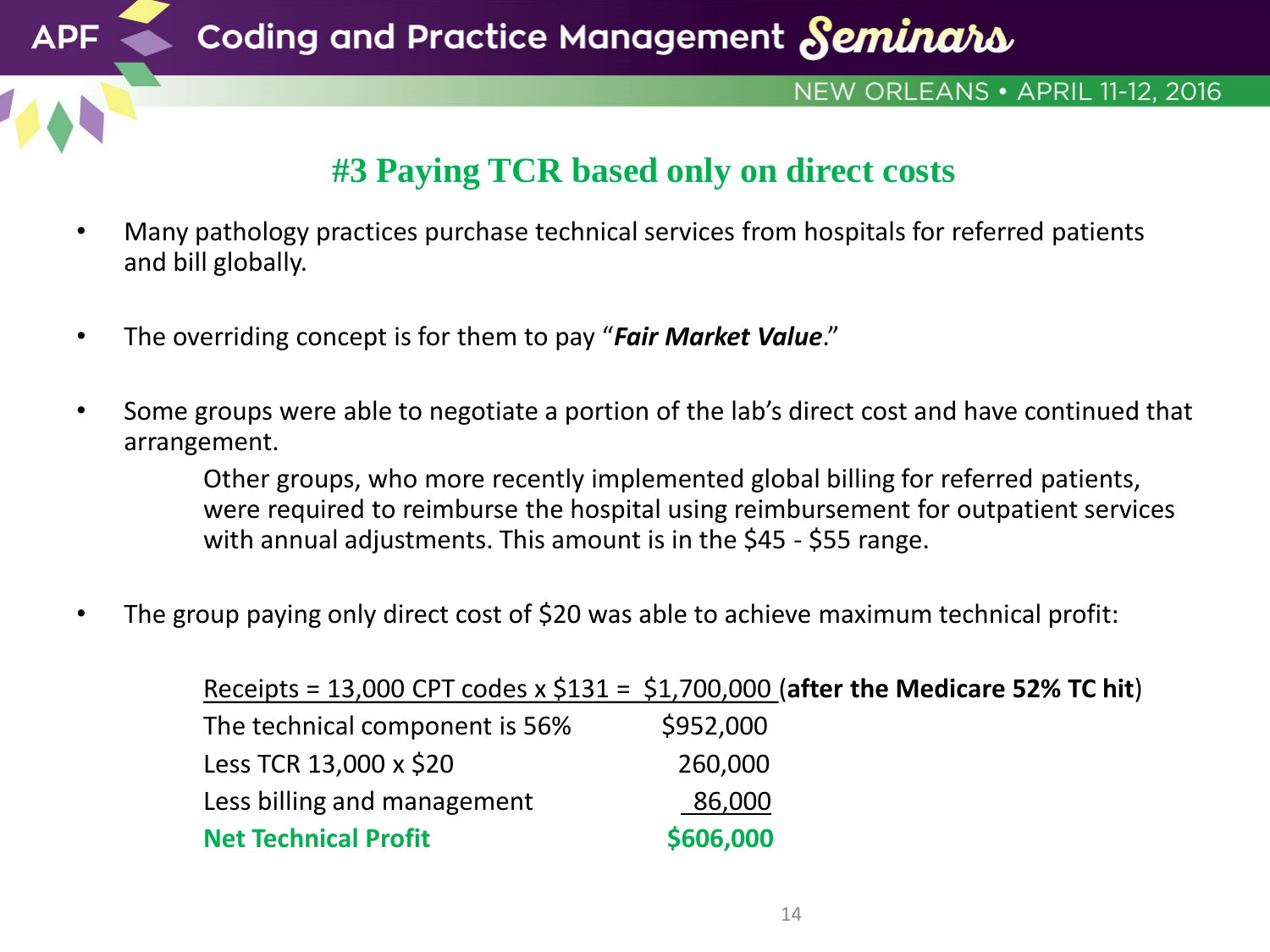

**APF** 

#### NEW ORLEANS • APRIL 11-12, 2016

## **#2 Implementation of PCCP billing**

- Pathologists in many states billed the **p**rofessional **c**omponent of **c**linical **p**athology.
- This was not an acceptable practice in CT. It took the guidance of Robert Babkowski, MD (Chair at Stamford Hospital) to initiate this program. However, other pathology groups, with significant Part A support, were reluctant to negotiate this arrangement.
	- **The 4-person Stamford group was only receiving \$200K for Part A ( = cost report).**
	- **Many other 4-person groups received between \$500-\$600K for Part A.**
- Subsequent contract cycles (three years) indicated higher Part A with a 3% COLA and additional Part A hours. As a result, groups approached administration with PCCP as an addon to current Part A levels.
- On the advice of their consultant, most practices set up a new LLC and selected **"non-par"**  while their AP was always **"par."**
- Groups agreed to limit billing only to payers who accepted this arrangement. No patients were billed.
- **The most successful group achieved incremental income of \$150K per month.**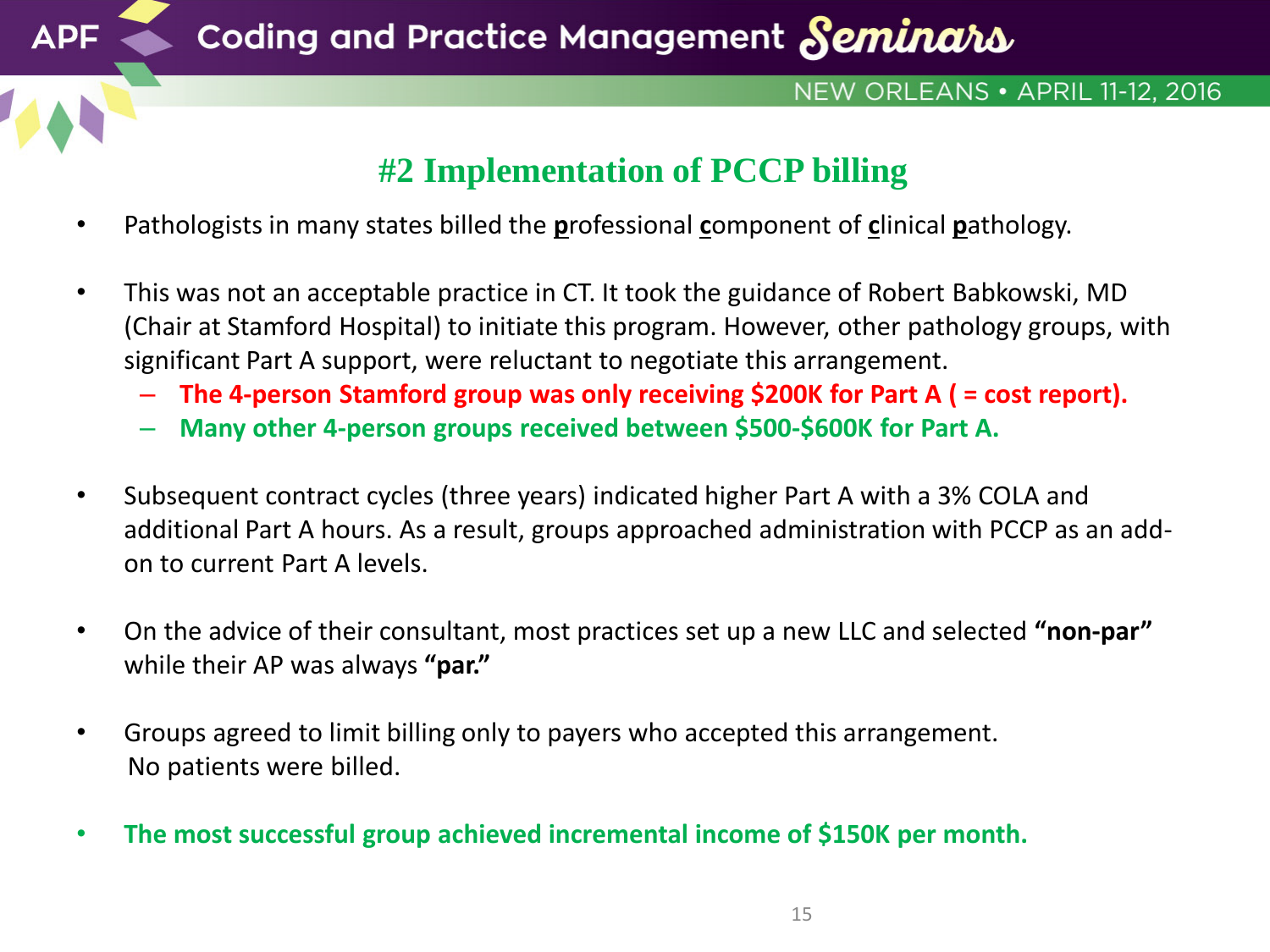

- A. At the inception of separate billing in CT, Medicare Prevailings were in place. They were based on the experience of Dermatopathologists of \$35 for 88305-26.
- B. Working as the Reimbursement Consultant to the CT Society of Pathologists, we researched the regulatory requirements to establish "prevailing data." We then petitioned the regional office in Boston and they agreed to abandon historical data.
- C. Over the next year, three new private practice groups submitted charges which were subsequently used to establish new prevailings. Using an FOIA request, they obtained the Medicare data from Florida, Texas and California for the **90th percentile** to establish their fees.
- D. The new 88305-26 Medicare prevailing was \$150 +.
- **E. Annual benefit for ten practices was \$5,000,000 per year**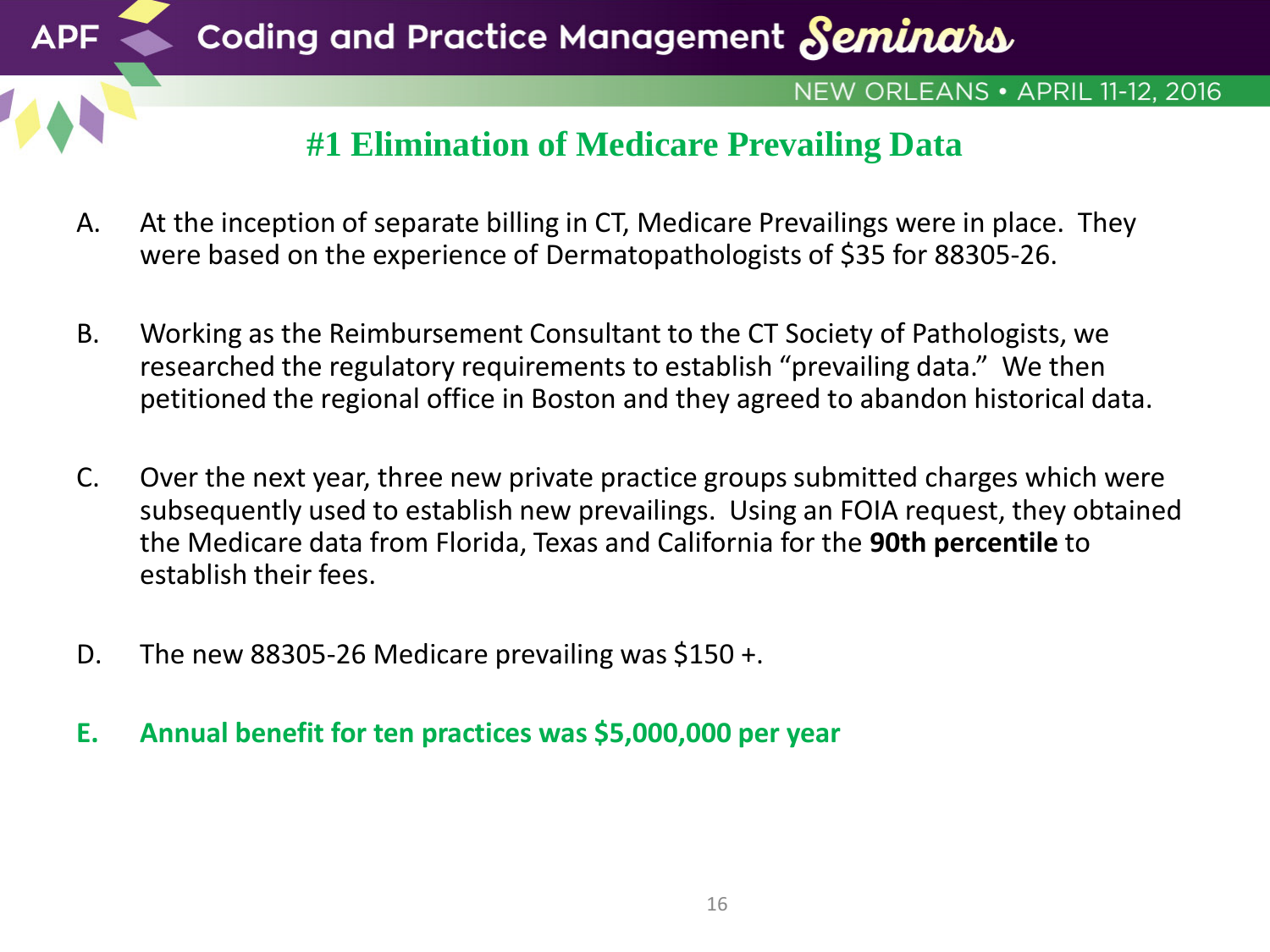

## *My Top Ten List*

- **#10 Failure to include performance measures in a billing contract**
- **#9 Contingency Arrangements: When to say "YES"?**
- **#8 Failure to address Part A support on a regular basis**
- **#7 A hospital owned group assuming job security**
- **#6 Adjustment to PCCP fees**
- **#5 Departure of a Senior Partner**
- **#4 Merging with another group**
- **#3 Poor succession planning and losing contracts**
- **#2 Getting rid of a Partner**
- **#1 Failure to include modifiers when billing PC services**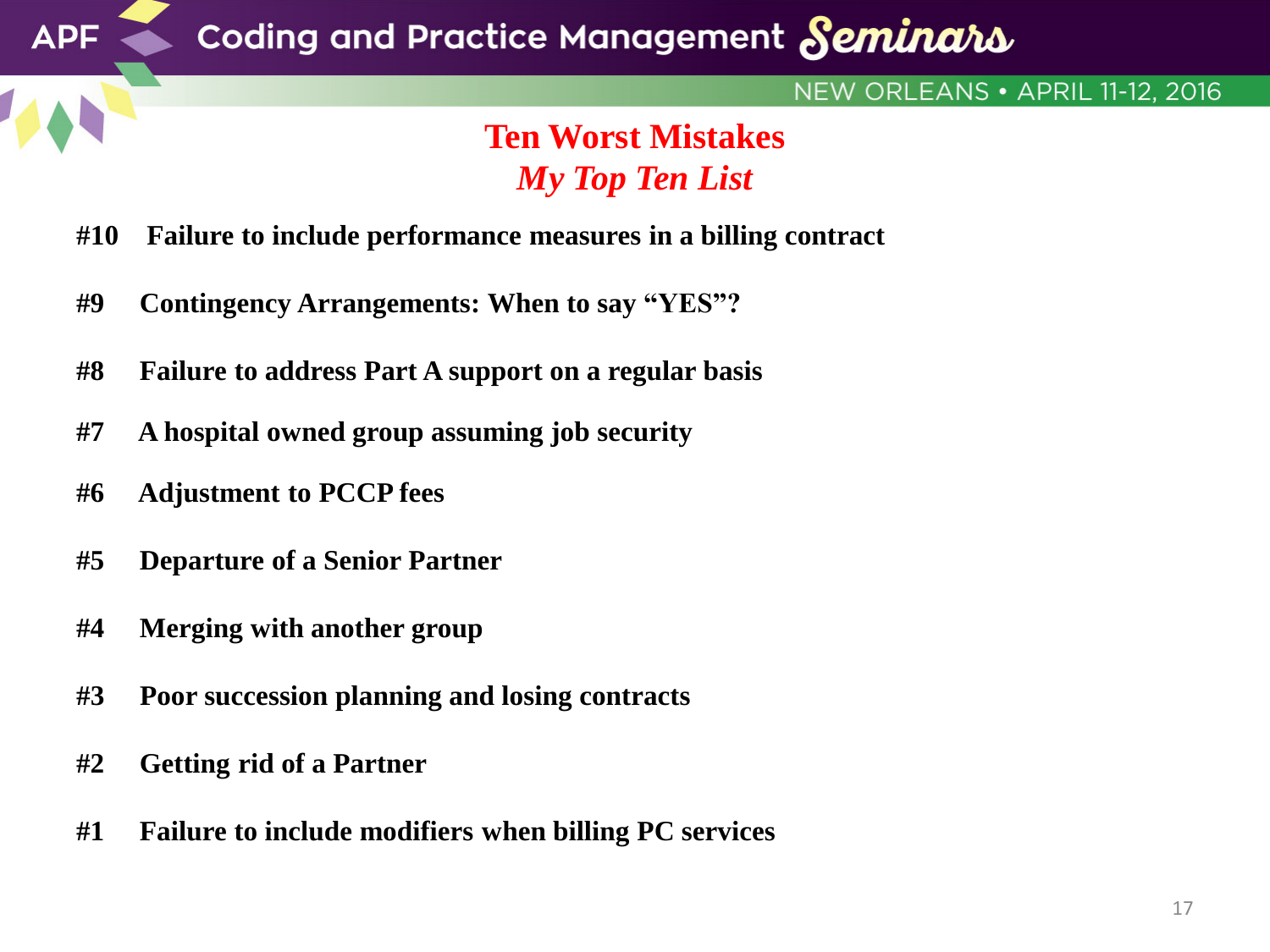

The group had a three year contract with an outside billing company with 18 months remaining.

There were constant problems including turn over in the staff assigned to their account. Results were less than ideal.

| When they conducted a <b>Billing Audit</b> :            | Top Grade |
|---------------------------------------------------------|-----------|
| Months in AR were $1.8$ (Ideal= $1.2$ )                 | $A = 1.0$ |
| Accounts over 90 days by date of service were 30% (20%) | $A = 15%$ |
| Collection liquidation was 35% (20%)                    | $A = 15%$ |
| Processing on a current basis was 45% (65%)             | $A = 75%$ |

Their billing fee was low and the response from the service bureau was "*we can't do better for the fee we are being paid"*

Performance measures (in green above) allowing the practice to terminate the contract were implemented and the professional component billing fee was raised from 7 to 7.5%. The biller met the new standards.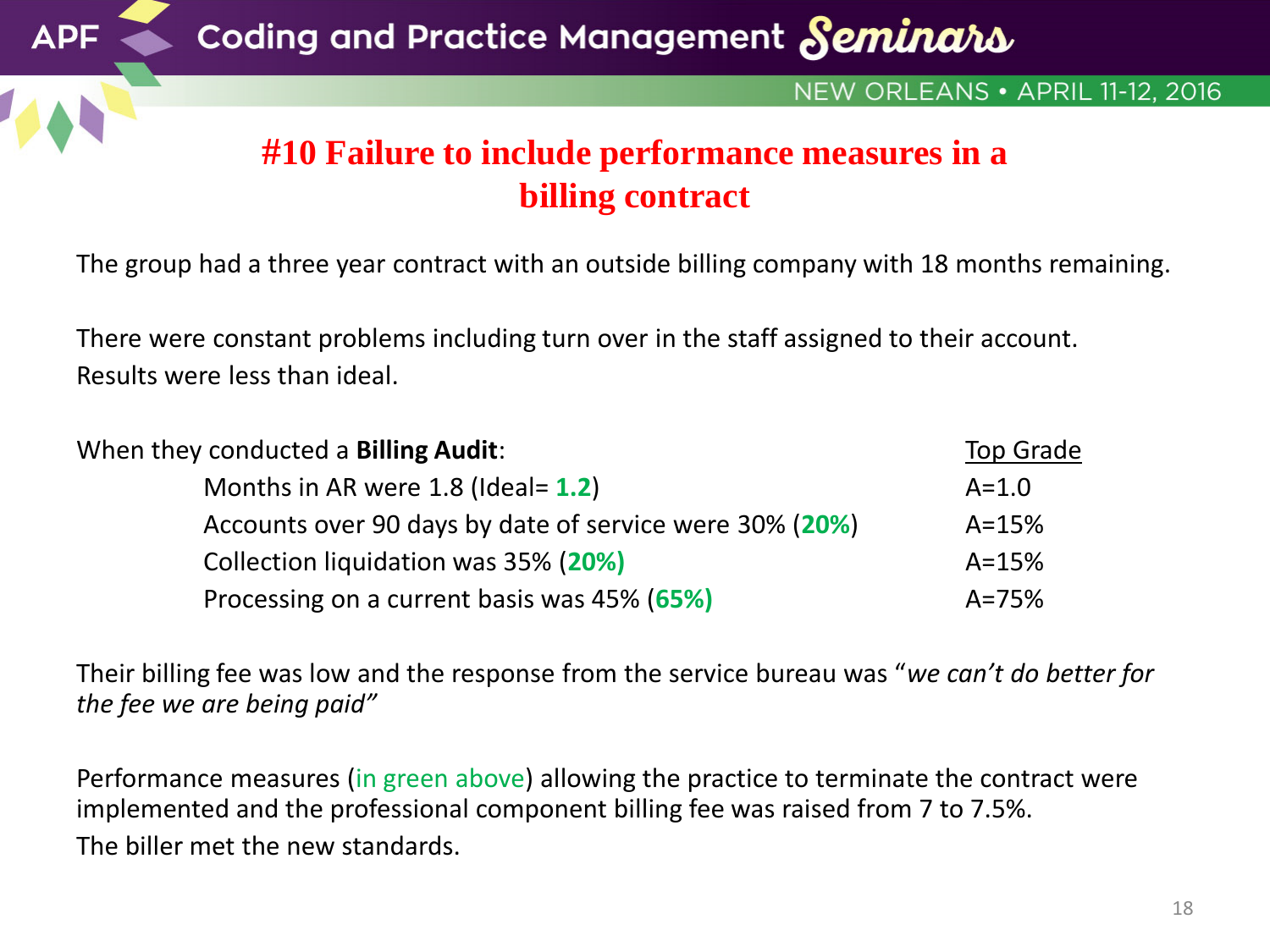

A twelve person hospital group on salary was negotiating a transition to separate billing.

The hospital VP encouraged them to move forward forming a new entity and work out the details of governance, financial arrangements, the hospital contract, etc.

The consultant, attorney and accountant, handling all aspects of the project, offer to provide their services under a contingency fee:

If the group was successful, the advisors would charge 200% of hourly rates If the group did not move forward, the advisors would charge nothing The group rejected this offer. The practice was going to be approved since they had VP support.

While the Pathologists were working out the details and reaching agreement on Part A support, the hospital President was negotiating with the Radiologists. This went poorly.

Three months before the transition date, the President instructed the VP to cease talking to the Pathologists and to prepare an incentive plan for hard work. The VP objected and was fired.

**The eight Pathology "partners" obtained a bank loan and paid over \$175,000 in fees**  (this was reduced from \$225K in charges)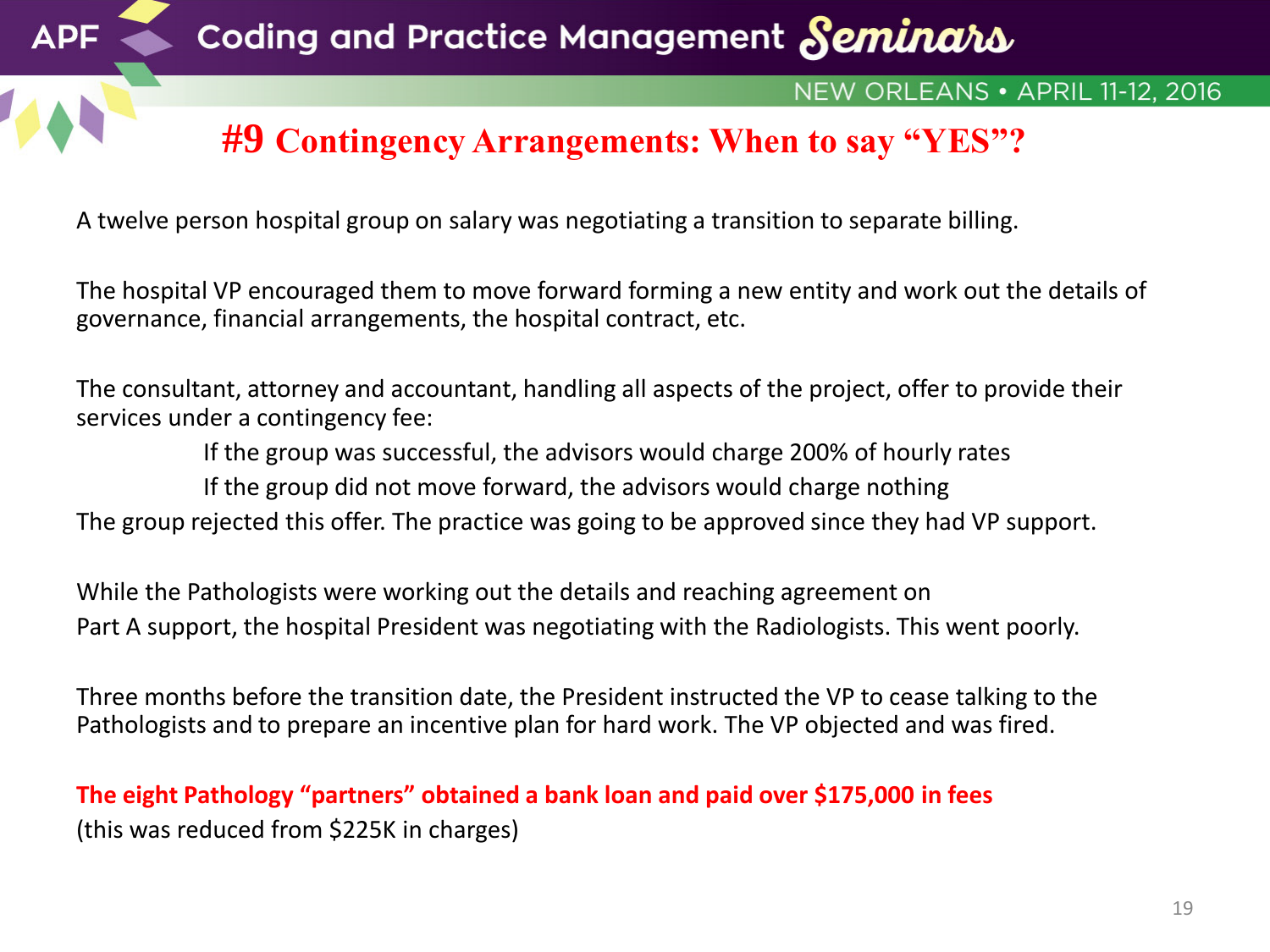

## **#8 Failure to address Part A support on a regular basis**

Pathology groups avoid routine discussions with administration on Part A support.

Without an annual review, Part A does not adjust for the increase in lab administrative requirements and the need for a COLA.

The typical contract has a three-year term. This is the only time the parties talk about the Part A payment.

If time studies are not a routine requirement, they are avoided by many pathology practices. They should be used to document activities and justify stable or increased payment.

Since most hospitals are reducing cost, the Part A is a prime target of cuts. Their strategy is "DEATH AND TAXES"

Hospital consultants are also comfortable suggesting major reductions in Part A, especially when they are compensated as a % of the hospital savings.

One group was cut by **50% or \$500,000** when a for profit assumed control.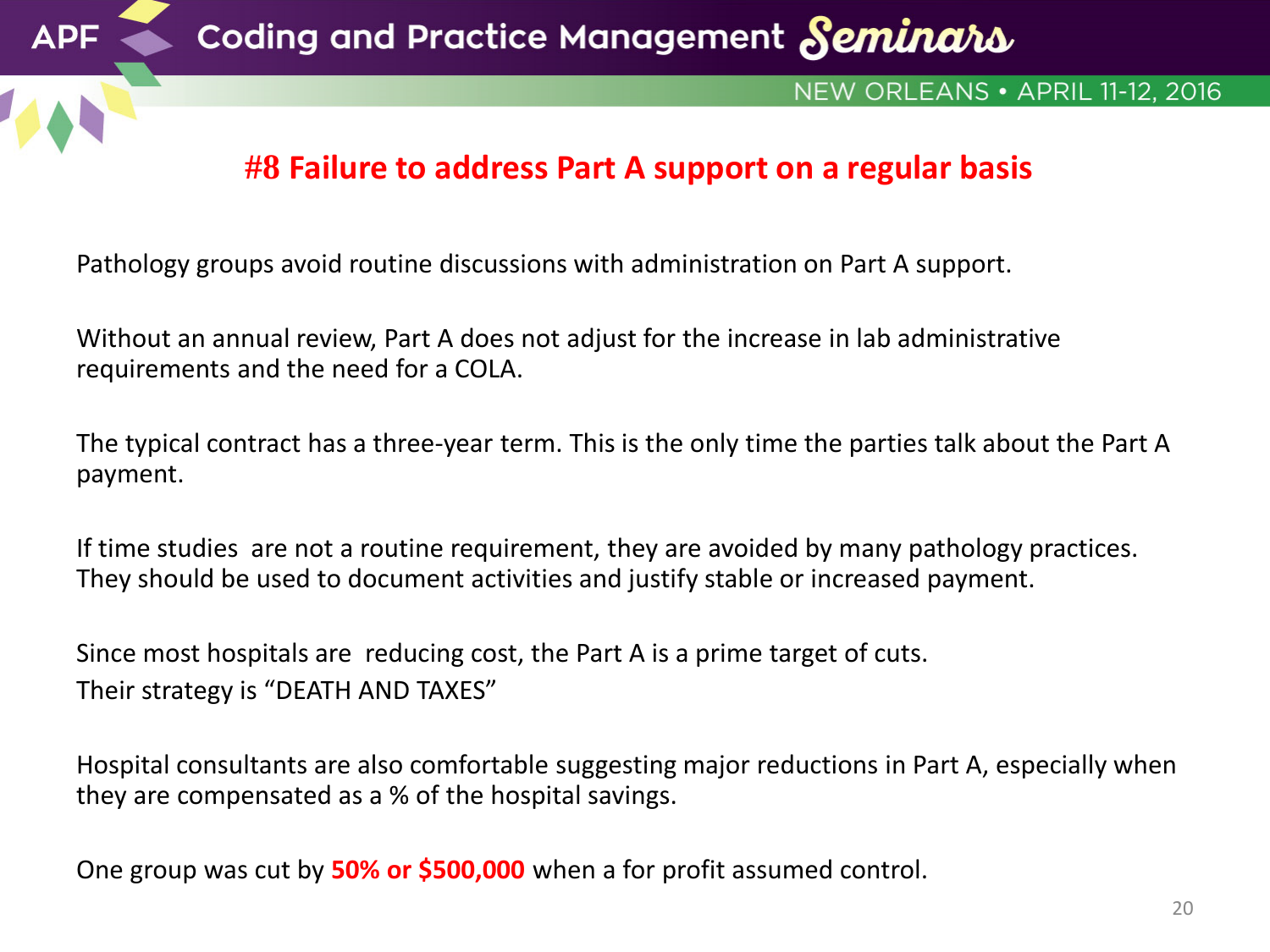

The ultimate security blanket is considered to be a hospital salary arrangement. However, this is not without problems.

A 5 person group with a hospital salary of \$450,000 (Chief at \$525,000) assumed that they would be protected.

Their hospital faced a significant budget shortfall.

When one of the Pathologists decided to accept a position elsewhere, the hospital announced the open position would not be filled.

While the 2015 volume was down by 5%, administration used this as one argument not to fill the position. In addition, they learned that workload was 80% of those in private groups.

**The group never prepared time studies nor addressed their productivity. Their appeal is being delayed as other "more pressing matters" are being addressed by the hospital.**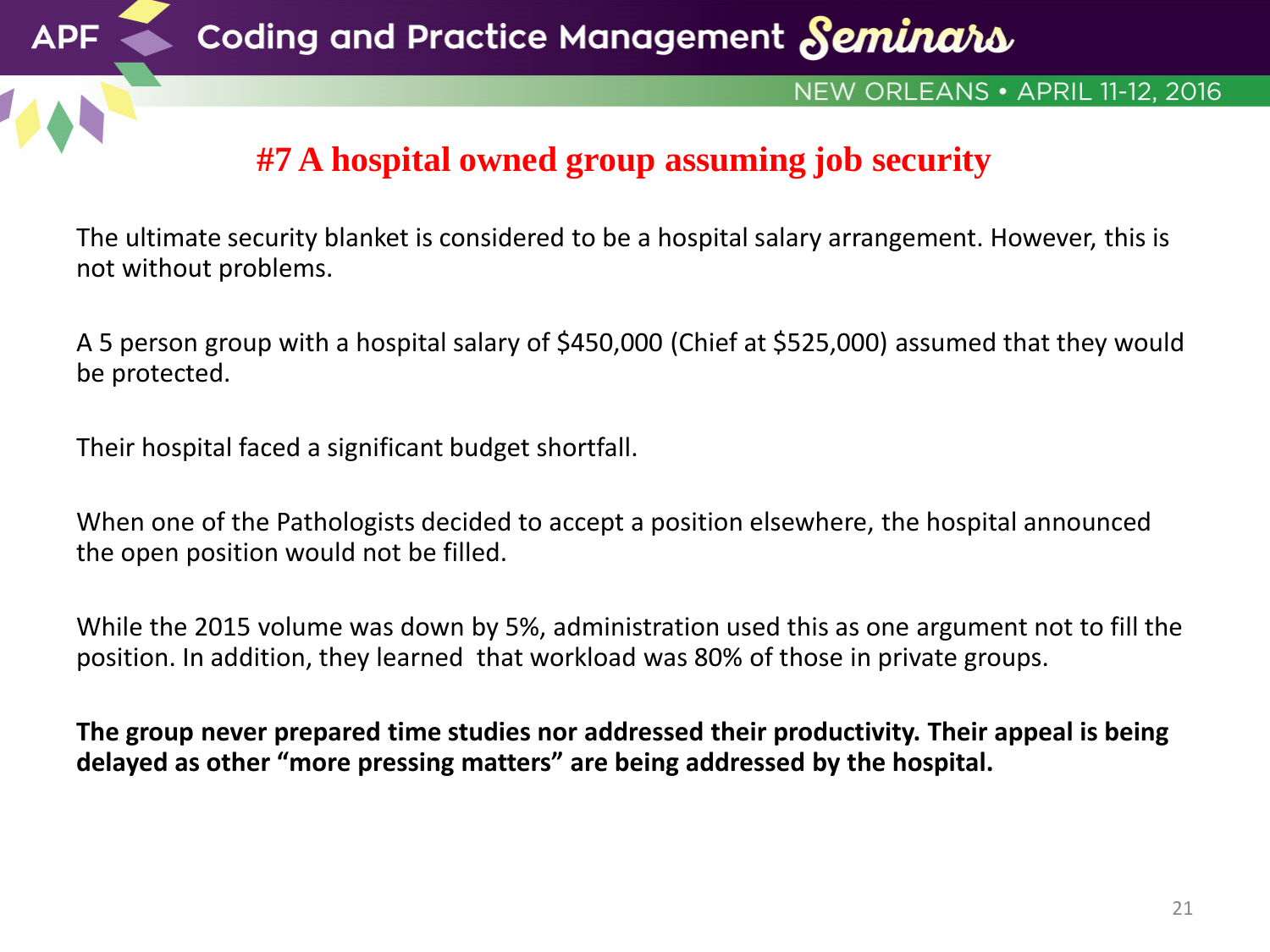

- Practices were receiving income of between \$.75 \$5+ from those payers who recognized PCCP billing.
- Their average fee was \$10-\$15 per unit and there was no interest in increasing this charge because of the high fee and low reimbursement.
- The Pathology group did not want to pursue generating data from their billing company ("they are too busy", "we have too many other things to worry about", "let's table that"
- After finally getting the OK, a detailed line item analysis discovered that higher fees would lead to higher reimbursement **if the practice elected non-par status**.
- This was followed by an adjustment in the average fee to \$22-\$25.
- One group of 5 Pathologists was able to increase monthly results by \$15,000 per month/ \$180K annual.
- This opportunity was brought to their attention two years prior. The income loss was **\$360,000** for the time this was not addressed.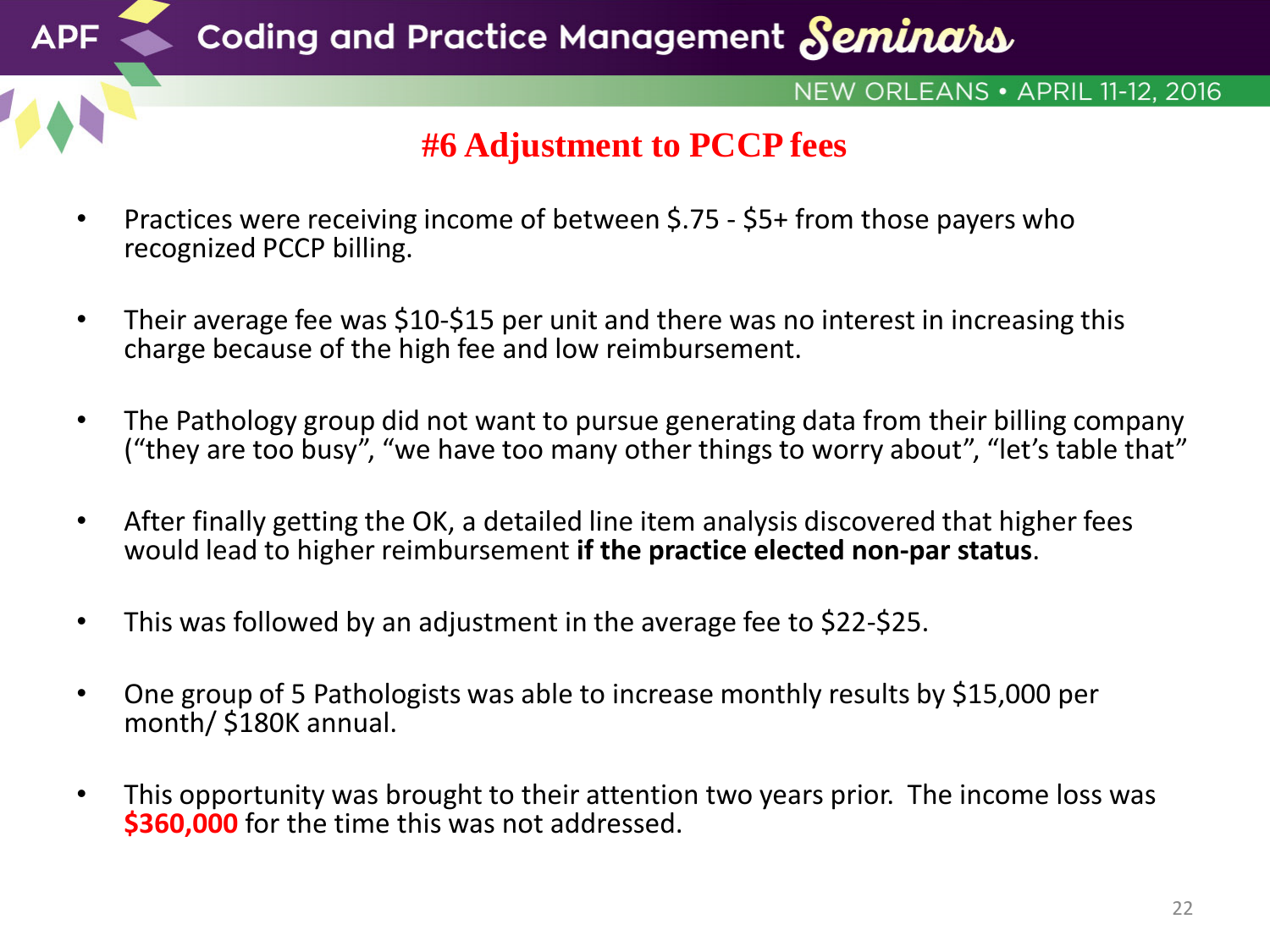![](_page_22_Picture_0.jpeg)

- On more than one occasion a senior partner has left the practice with many unnecessary problems and often bad feelings. The worst case is when this is the Chief or President of the practice.
- Relationships that have been friendly and positive become unpleasant at the time of retirement or departure for another opportunity. (like family problems when someone dies)
- The blame often rests with both parties. The individual leaving doesn't take the time to document what they feel is due in at least three major areas:
	- **Time benefits** that have been accrued and not taken. They want a final payment
		- Many groups provide a base salary amounting to half of compensation and the rest in bonus payments. The person leaving considers both x days due. The practice might only want to recognize base or they feel that time not taken is not due.
	- **Value of the practice** changes in the operation might be poorly spelled out in the documents. There may also be an issue of the need for timely payment. This should be addressed when the individual announces the departure. **There is a need for a** *Departing Partner Checklist*  **completed within 30 days of the announcement**
	- **Fringe benefit transition**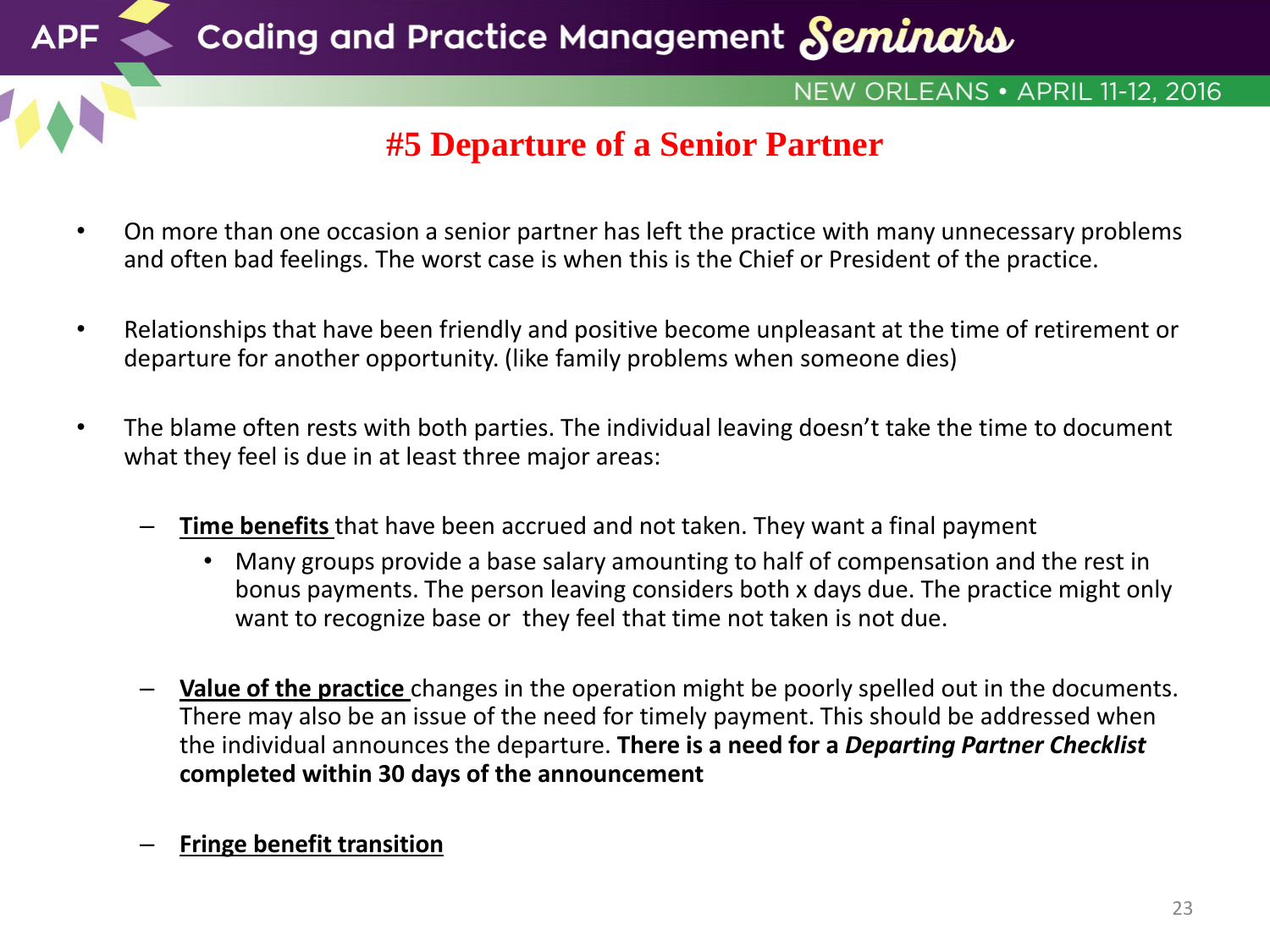![](_page_23_Picture_0.jpeg)

Two groups discussed the possibility of a merger after there was a change in the leadership of one group.

One group (six) had heavily relied on their advisors to run the practice. The other group (four) did most of their own management and financial services.

During informal discussions the larger group learned they were spending \$50,000 more per Pathologist for a full range of services. However, they preferred not to be "hands on" and add management functions to their busy clinical schedule.

After a one year debate about practice management issues with neither group wanting to change their style and the smaller group not wanting to increase their cost, an agreement was signed and data was compared.

| Merging resulted in the smaller group improving contract payments    | \$400,000 |
|----------------------------------------------------------------------|-----------|
| Less the smaller group incurs additional costs                       | \$100,000 |
| Billing rates for the larger group would achieve EOS                 | \$75,000  |
| PCCP income for the larger group would prevail                       | \$200,000 |
| GI group agreed to Pathologist billing globally (over the \$25 paid) | \$250,000 |
| Less implementation \$75,000 spread over three years                 | \$25,000  |
| <b>Net</b>                                                           | \$800,000 |
|                                                                      |           |

**For 12 months improvements were not achieved <b>EXECUTE:**  $\frac{1}{8000,0000}$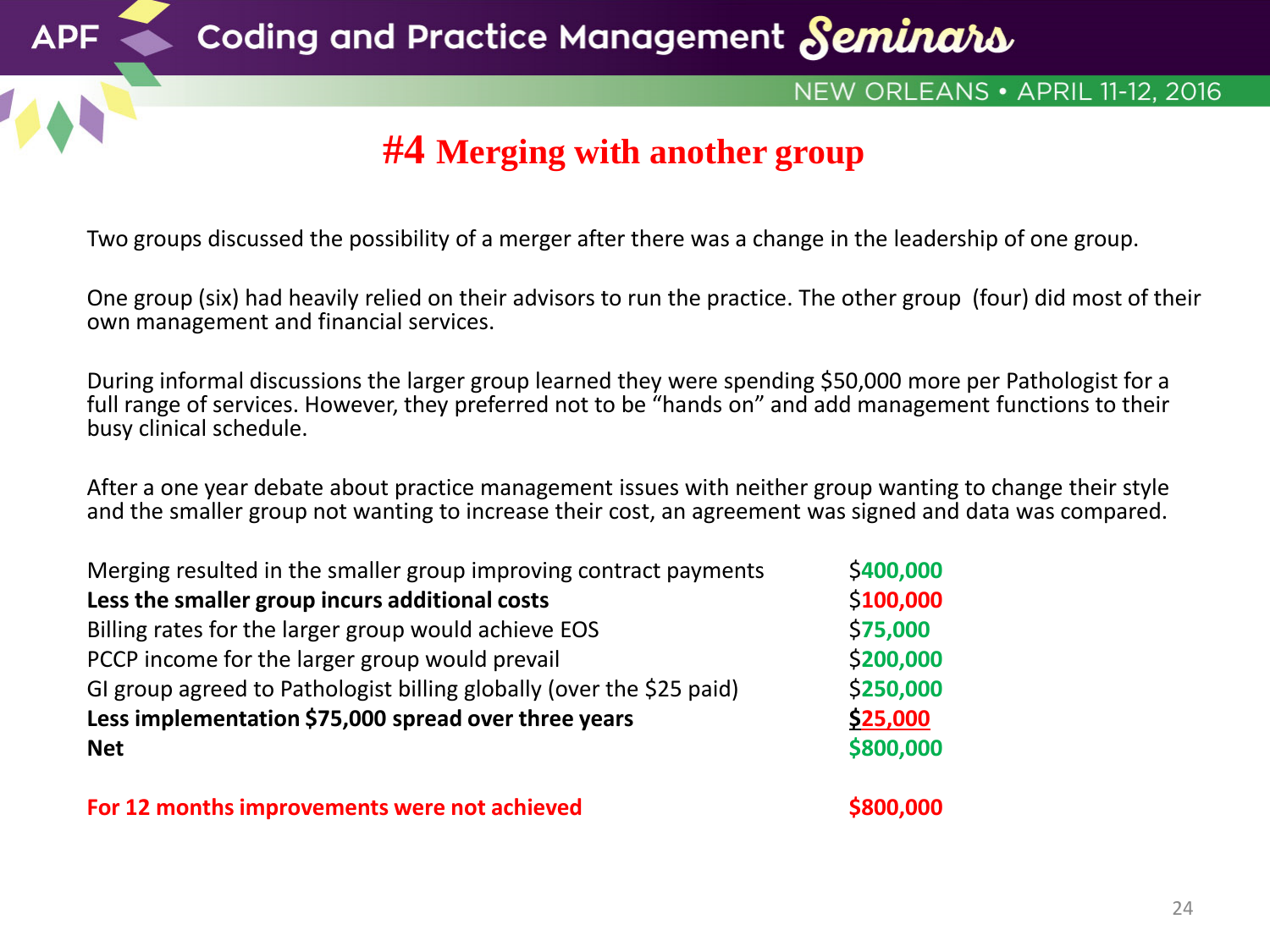![](_page_24_Picture_0.jpeg)

### NEW ORLEANS • APRIL 11-12, 2016

## **#3 Poor succession planning and losing contracts**

A number of groups have done a poor job preparing for the future. Rather than designating a successor to the President (the VP) or to the Chief of the Department they fail to address this reality.

Senior partners that are neither interested or well suited for the leadership roles need to recruit an individual for these positions.

Pathology groups find it cheaper to hire new members from training and pay them \$200-\$225K with 2-3 employment years and 2 or more steps to parity. However, until they are partners the Part C practice duties are not assigned and they don't learn the skills needed to be appointed as Chair/President.

Over the past 10 years, 3 groups have lost their exclusive contracts for the following reasons:

- $\checkmark$  Two senior members (over 70) with great relationships but no new ideas + a change in hospital administration looking for fresh thinking
- $\checkmark$  Chief's retirement and group successor was unacceptable to administration
- $\checkmark$  Successor whose personality made them unsuitable then the hospital bid the contract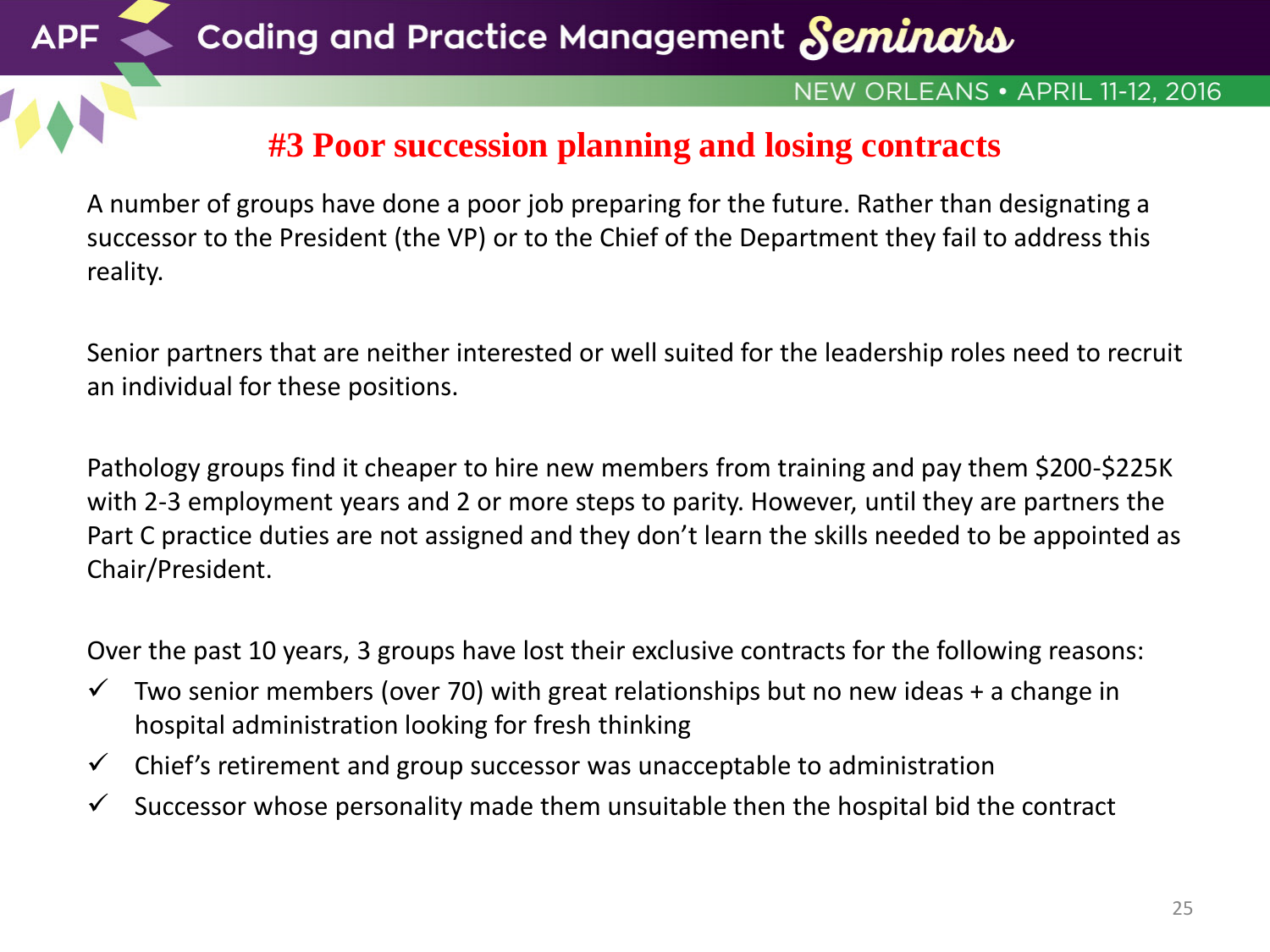![](_page_25_Picture_0.jpeg)

When groups seek to terminate a partner, they usually speak to their regular lawyer.

Since they did not retain a specialized labor attorney, their preparation was not complete. Further, the blanket of secrecy imposed by their attorney limited constructive input from other advisors and practice management.

Partners were terminated with a conviction that there was sufficient documentation.

Subsequently, it was clear that more detailed justification was required.

The terminated partner had an indication that their demise was at hand and used their time to address clinical errors made by their colleagues.

They also contacted experts in labor law to prepare their response.

In two cases, the courts required mediation and looked favorably on the dismissed individuals rather than the successful practice.

> **Judgement #1: \$1,200,000 Judgement #2: \$600,000**